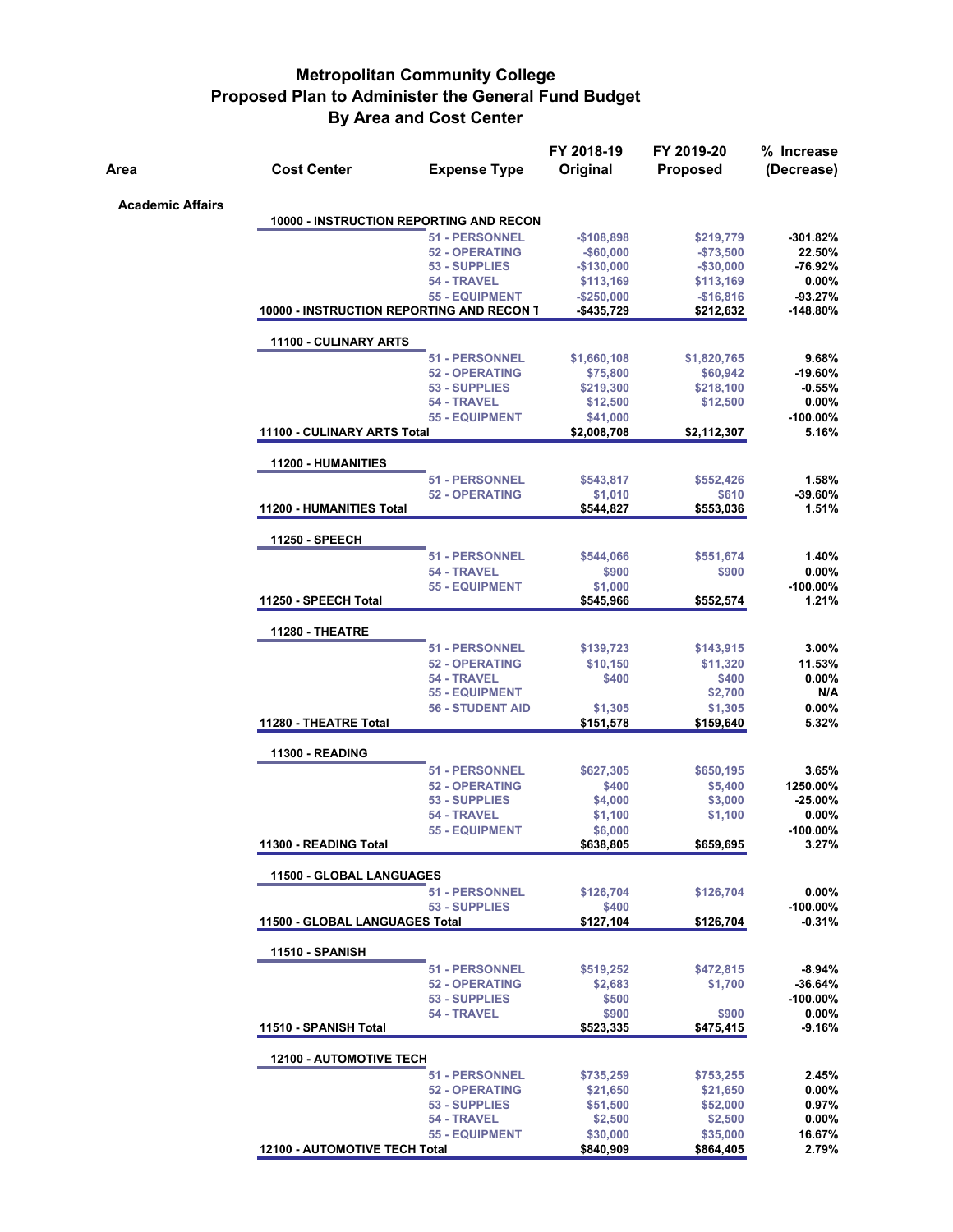| Area                    | <b>Cost Center</b>                       | <b>Expense Type</b>                                         | FY 2018-19<br>Original | FY 2019-20<br><b>Proposed</b> | % Increase<br>(Decrease)   |  |  |  |  |
|-------------------------|------------------------------------------|-------------------------------------------------------------|------------------------|-------------------------------|----------------------------|--|--|--|--|
| <b>Academic Affairs</b> | 12110 - TOYOTA T-TEN TECH                |                                                             |                        |                               |                            |  |  |  |  |
|                         |                                          | <b>51 - PERSONNEL</b>                                       | \$219,298              | \$249,108                     | 13.59%                     |  |  |  |  |
|                         |                                          | <b>52 - OPERATING</b>                                       |                        | \$1,000                       | N/A                        |  |  |  |  |
|                         |                                          | 53 - SUPPLIES<br><b>55 - EQUIPMENT</b>                      |                        | \$26,000<br>\$75,000          | N/A<br>N/A                 |  |  |  |  |
|                         | 12110 - TOYOTA T-TEN TECH Total          |                                                             | \$219,298              | \$351,108                     | 60.11%                     |  |  |  |  |
|                         | <b>12150 - DIESEL TECHNOLOGY</b>         |                                                             |                        |                               |                            |  |  |  |  |
|                         |                                          | <b>51 - PERSONNEL</b>                                       | \$425,872              | \$435,925                     | 2.36%                      |  |  |  |  |
|                         |                                          | <b>52 - OPERATING</b>                                       | \$17,800               | \$26,500                      | 48.88%                     |  |  |  |  |
|                         |                                          | 53 - SUPPLIES                                               | \$39,500               | \$35,250                      | $-10.76%$                  |  |  |  |  |
|                         |                                          | 54 - TRAVEL<br><b>55 - EQUIPMENT</b>                        | \$2,000<br>\$120,000   | \$3,500<br>\$214,800          | 75.00%<br>79.00%           |  |  |  |  |
|                         | 12150 - DIESEL TECHNOLOGY Total          |                                                             | \$605,172              | \$715,975                     | 18.31%                     |  |  |  |  |
|                         | 12170 - TRUCK DRIVING                    |                                                             |                        |                               |                            |  |  |  |  |
|                         |                                          | 51 - PERSONNEL                                              | \$359,923              | \$633,727                     | 76.07%                     |  |  |  |  |
|                         |                                          | <b>52 - OPERATING</b>                                       | \$30,000               | \$44,000                      | 46.67%                     |  |  |  |  |
|                         |                                          | 53 - SUPPLIES                                               | \$59,900               | \$60,500                      | 1.00%                      |  |  |  |  |
|                         |                                          | 54 - TRAVEL<br><b>55 - EQUIPMENT</b>                        | \$1,000<br>\$24,000    | \$1,000<br>\$73,000           | 0.00%<br>204.17%           |  |  |  |  |
|                         | 12170 - TRUCK DRIVING Total              |                                                             | \$474,823              | \$812,227                     | 71.06%                     |  |  |  |  |
|                         | 12200 - AUTO COLLISION TECHNOLOGY        |                                                             |                        |                               |                            |  |  |  |  |
|                         |                                          | <b>51 - PERSONNEL</b>                                       | \$384,197              | \$499,462                     | 30.00%                     |  |  |  |  |
|                         |                                          | <b>52 - OPERATING</b>                                       | \$16,100               | \$16,100                      | $0.00\%$                   |  |  |  |  |
|                         |                                          | 53 - SUPPLIES                                               | \$91,575               | \$93,125                      | 1.69%                      |  |  |  |  |
|                         |                                          | 54 - TRAVEL<br><b>55 - EQUIPMENT</b>                        | \$250<br>\$16,340      | \$500<br>\$21,100             | 100.00%<br>29.13%          |  |  |  |  |
|                         |                                          | 12200 - AUTO COLLISION TECHNOLOGY Total                     | \$508,462              | \$630,287                     | 23.96%                     |  |  |  |  |
|                         | 12500 - CISCO                            |                                                             |                        |                               |                            |  |  |  |  |
|                         |                                          | <b>51 - PERSONNEL</b>                                       | \$107,622              |                               | $-100.00%$                 |  |  |  |  |
|                         |                                          | <b>52 - OPERATING</b>                                       | \$1,320                |                               | $-100.00\%$                |  |  |  |  |
|                         |                                          | 53 - SUPPLIES                                               | \$100                  |                               | $-100.00\%$                |  |  |  |  |
|                         | 12500 - CISCO Total                      | <b>55 - EQUIPMENT</b>                                       | \$61,104<br>\$170,146  |                               | $-100.00\%$<br>$-100.00\%$ |  |  |  |  |
|                         | 12700 - DRAFT/DESIGN FOR MANUF           |                                                             |                        |                               |                            |  |  |  |  |
|                         |                                          | <b>51 - PERSONNEL</b>                                       | \$217,534              | \$222,572                     | 2.32%                      |  |  |  |  |
|                         |                                          | <b>52 - OPERATING</b>                                       | \$8,600                | \$9,800                       | 13.95%                     |  |  |  |  |
|                         |                                          | 53 - SUPPLIES                                               | \$13,300               | \$13,300                      | $0.00\%$                   |  |  |  |  |
|                         | 12700 - DRAFT/DESIGN FOR MANUF Total     |                                                             | \$239.434              | \$245,672                     | 2.61%                      |  |  |  |  |
|                         | <b>13010 - PRECISION MACH TECH</b>       | <b>51 - PERSONNEL</b>                                       | \$50,057               | \$50,057                      | 0.00%                      |  |  |  |  |
|                         |                                          | <b>52 - OPERATING</b>                                       | \$8,300                | \$12,800                      | 54.22%                     |  |  |  |  |
|                         |                                          | 53 - SUPPLIES                                               | \$30,500               | \$45,500                      | 49.18%                     |  |  |  |  |
|                         |                                          | 54 - TRAVEL                                                 | \$1,000                | \$1,000                       | $0.00\%$                   |  |  |  |  |
|                         | <b>13010 - PRECISION MACH TECH Total</b> | <b>55 - EQUIPMENT</b>                                       | \$105,000<br>\$194,857 | \$6,000<br>\$115,357          | $-94.29%$<br>-40.80%       |  |  |  |  |
|                         |                                          | 13020 - INDUSTRIAL/COMMERIAL TRADES                         |                        |                               |                            |  |  |  |  |
|                         |                                          | <b>51 - PERSONNEL</b>                                       | \$363,803              | \$372,514                     | 2.39%                      |  |  |  |  |
|                         |                                          | <b>52 - OPERATING</b>                                       | \$11,850               | \$11,850                      | $0.00\%$                   |  |  |  |  |
|                         |                                          | 53 - SUPPLIES                                               | \$35,700               | \$35,700                      | $0.00\%$                   |  |  |  |  |
|                         |                                          | 54 - TRAVEL                                                 | \$1,500                | \$1,500                       | $0.00\%$                   |  |  |  |  |
|                         |                                          | 55 - EQUIPMENT<br>13020 - INDUSTRIAL/COMMERIAL TRADES Total | \$152,419<br>\$565,272 | \$421,564                     | -100.00%<br>$-25.42%$      |  |  |  |  |
|                         |                                          | <b>13030 - PROCESS OPERATIONS TECHNOLOGY</b>                |                        |                               |                            |  |  |  |  |
|                         |                                          | <b>51 - PERSONNEL</b>                                       | \$137,066              | \$140,845                     | 2.76%                      |  |  |  |  |
|                         |                                          | <b>52 - OPERATING</b>                                       | \$2,539                | \$4,539                       | 78.76%                     |  |  |  |  |
|                         |                                          | 53 - SUPPLIES                                               | \$10,000               | \$1,000                       | $-90.00\%$                 |  |  |  |  |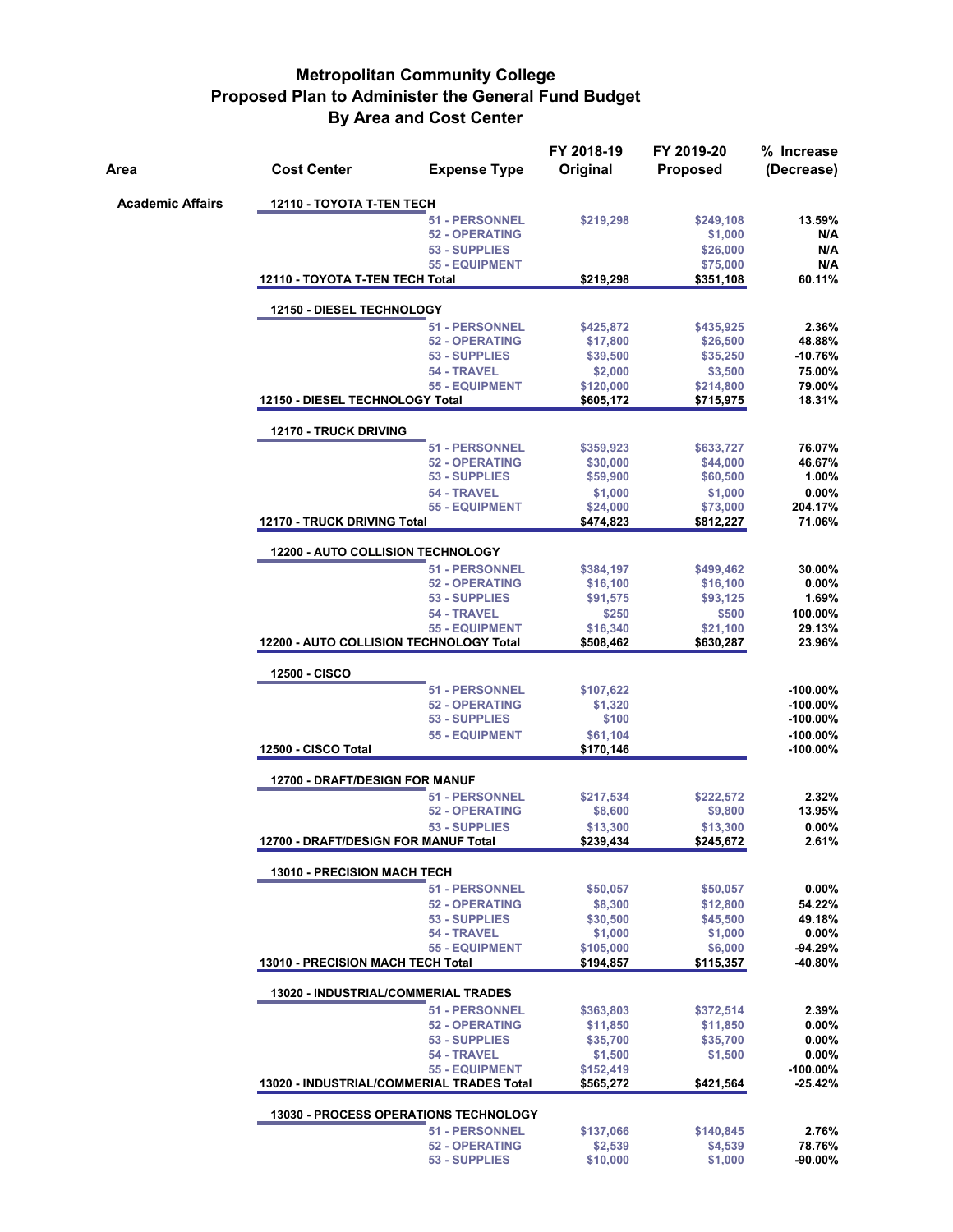| Area                    | <b>Cost Center</b>                                                                       | <b>Expense Type</b>                  | FY 2018-19<br>Original | FY 2019-20<br><b>Proposed</b> | % Increase<br>(Decrease) |
|-------------------------|------------------------------------------------------------------------------------------|--------------------------------------|------------------------|-------------------------------|--------------------------|
| <b>Academic Affairs</b> | 13030 - PROCESS OPERATI 55 - EQUIPMENT<br><b>13030 - PROCESS OPERATIONS TECHNOLOGY T</b> |                                      | \$35,250<br>\$184,855  | \$4,000<br>\$150,384          | $-88.65%$<br>$-18.65%$   |
|                         | 13050 - ELECTRICAL                                                                       |                                      |                        |                               |                          |
|                         |                                                                                          | 51 - PERSONNEL                       | \$507,961              | \$529,439                     | 4.23%                    |
|                         |                                                                                          | <b>52 - OPERATING</b>                | \$3,000                | \$1,800                       | -40.00%                  |
|                         |                                                                                          | 53 - SUPPLIES                        | \$60,500               | \$66,800                      | 10.41%                   |
|                         |                                                                                          | 54 - TRAVEL<br><b>55 - EQUIPMENT</b> | \$1,700                | \$1,350<br>\$29,500           | $-20.59%$<br>N/A         |
|                         | 13050 - ELECTRICAL Total                                                                 |                                      | \$573,161              | \$628,889                     | 9.72%                    |
|                         | 13055 - ELECTRICAL APPRENTICESHIP                                                        |                                      |                        |                               |                          |
|                         |                                                                                          | 51 - PERSONNEL                       | \$171,509              | \$140,139                     | $-18.29%$                |
|                         |                                                                                          | <b>52 - OPERATING</b>                | \$800                  | \$5,500                       | 587.50%                  |
|                         |                                                                                          | 53 - SUPPLIES<br>54 - TRAVEL         | \$11,000               | \$3,700                       | $-66.36%$<br>$-100.00\%$ |
|                         |                                                                                          | <b>55 - EQUIPMENT</b>                | \$1,000                | \$0<br>\$27,500               | N/A                      |
|                         | 13055 - ELECTRICAL APPRENTICESHIP Total                                                  |                                      | \$184,309              | \$176,839                     | $-4.05%$                 |
|                         | <b>13080 - PLUMBING APPRENTICESHIP</b>                                                   |                                      |                        |                               |                          |
|                         |                                                                                          | <b>51 - PERSONNEL</b>                | \$176,028              | \$121,146                     | $-31.18%$                |
|                         |                                                                                          | <b>52 - OPERATING</b>                | \$1,800                | \$1,000                       | -44.44%                  |
|                         |                                                                                          | 53 - SUPPLIES<br>54 - TRAVEL         | \$21,250               | \$16,050                      | $-24.47%$<br>$-75.00%$   |
|                         |                                                                                          | <b>55 - EQUIPMENT</b>                | \$2,000<br>\$5,000     | \$500<br>\$2,500              | $-50.00%$                |
|                         | 13080 - PLUMBING APPRENTICESHIP Total                                                    |                                      | \$206,078              | \$141,196                     | $-31.48%$                |
|                         | 13081 - PRE-APPRENTICESHIP PLUMBING                                                      |                                      |                        |                               |                          |
|                         |                                                                                          | <b>52 - OPERATING</b>                | \$2,100                | \$2,100                       | $0.00\%$                 |
|                         |                                                                                          | 53 - SUPPLIES                        | \$25,700               | \$25,475                      | $-0.88%$                 |
|                         |                                                                                          | 54 - TRAVEL                          | \$900                  | \$700                         | $-22.22%$                |
|                         | 13081 - PRE-APPRENTICESHIP PLUMBING Total                                                | <b>55 - EQUIPMENT</b>                | \$15,000<br>\$43,700   | \$28,275                      | -100.00%<br>$-35.30%$    |
|                         | <b>13100 - CONSTRUCTION TECH</b>                                                         |                                      |                        |                               |                          |
|                         |                                                                                          | 51 - PERSONNEL                       | \$520,727              | \$765,146                     | 46.94%                   |
|                         |                                                                                          | <b>52 - OPERATING</b>                | \$13,100               | \$2,600                       | -80.15%                  |
|                         |                                                                                          | 53 - SUPPLIES                        | \$32,600               | \$63,050                      | 93.40%                   |
|                         |                                                                                          | 54 - TRAVEL<br><b>55 - EQUIPMENT</b> | \$2,000                | \$2,000<br>\$40,432           | $0.00\%$<br>708.64%      |
|                         | 13100 - CONSTRUCTION TECH Total                                                          |                                      | \$5,000<br>\$573,427   | \$873,228                     | 52.28%                   |
|                         | <b>13110 - UTILITY LINE TECH</b>                                                         |                                      |                        |                               |                          |
|                         |                                                                                          | 51 - PERSONNEL                       | \$530,347              | \$555,293                     | 4.70%                    |
|                         |                                                                                          | <b>52 - OPERATING</b>                | \$12,600               | \$12,600                      | $0.00\%$                 |
|                         |                                                                                          | 53 - SUPPLIES                        | \$48,750               | \$48,750                      | $0.00\%$                 |
|                         |                                                                                          | 54 - TRAVEL                          | \$4,500                | \$4,500<br>\$29,700           | $0.00\%$<br>$-85.15%$    |
|                         | 13110 - UTILITY LINE TECH Total                                                          | 55 - EQUIPMENT                       | \$200,000<br>\$796,197 | \$650,843                     | $-18.26%$                |
|                         | 13300 - ARCH DRAFTING/DESIGN                                                             |                                      |                        |                               |                          |
|                         |                                                                                          | 51 - PERSONNEL                       | \$257,462              | \$258,972                     | 0.59%                    |
|                         |                                                                                          | <b>52 - OPERATING</b>                | \$9,800                | \$10,950                      | 11.73%                   |
|                         |                                                                                          | 53 - SUPPLIES                        | \$2,700                | \$5,500                       | 103.70%                  |
|                         |                                                                                          | 54 - TRAVEL<br><b>55 - EQUIPMENT</b> | \$1,000                | \$800                         | $-20.00\%$               |
|                         | 13300 - ARCH DRAFTING/DESIGN Total                                                       |                                      | \$270,962              | \$600<br>\$276,822            | N/A<br>2.16%             |
|                         | 13400 - DESIGN, INTERACTIVITY & MEDIA ARTS                                               |                                      |                        |                               |                          |
|                         |                                                                                          | <b>51 - PERSONNEL</b>                | \$877,389              | \$897,478                     | 2.29%                    |
|                         |                                                                                          | <b>52 - OPERATING</b>                | \$20,175               | \$12,725                      | $-36.93%$                |
|                         |                                                                                          | 53 - SUPPLIES                        | \$27,980               | \$2,800                       | -89.99%                  |
|                         |                                                                                          | <b>55 - EQUIPMENT</b>                | \$23,600               |                               | $-100.00\%$              |
|                         | 13400 - DESIGN, INTERACTIVITY & MEDIA ARTS 1                                             |                                      | \$949,144              | \$913,003                     | $-3.81\%$                |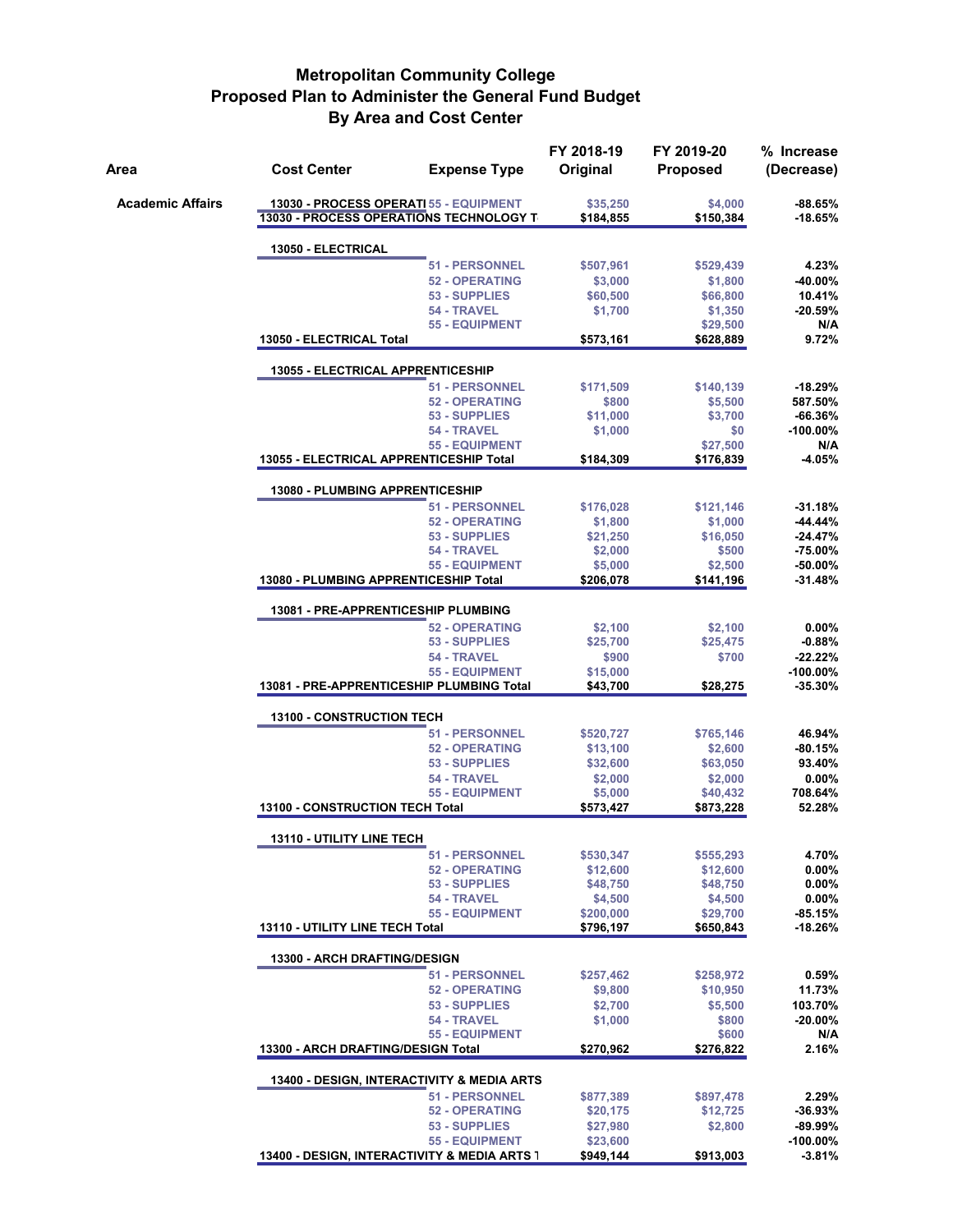|                         |                                                  |                                      | FY 2018-19            | FY 2019-20            | % Increase             |
|-------------------------|--------------------------------------------------|--------------------------------------|-----------------------|-----------------------|------------------------|
| Area                    | <b>Cost Center</b>                               | <b>Expense Type</b>                  | Original              | <b>Proposed</b>       | (Decrease)             |
| <b>Academic Affairs</b> |                                                  |                                      |                       |                       |                        |
|                         | 13401 - ART                                      |                                      |                       |                       |                        |
|                         |                                                  | <b>51 - PERSONNEL</b>                | \$718,035             | \$716,087             | $-0.27%$               |
|                         |                                                  | <b>52 - OPERATING</b>                | \$1,600               | \$2,600               | 62.50%                 |
|                         |                                                  | 53 - SUPPLIES                        | \$8,025               | \$6,775               | $-15.58%$<br>$0.00\%$  |
|                         |                                                  | 54 - TRAVEL<br><b>55 - EQUIPMENT</b> | \$500<br>\$4,830      | \$500<br>\$49,840     | 931.88%                |
|                         | 13401 - ART Total                                |                                      | \$732,990             | \$775,802             | 5.84%                  |
|                         | 13500 - PHOTOGRAPHY-COMM                         |                                      |                       |                       |                        |
|                         |                                                  | 51 - PERSONNEL                       | \$600,451             | \$616,431             | 2.66%                  |
|                         |                                                  | <b>52 - OPERATING</b>                | \$2,347               | \$2,147               | $-8.52%$               |
|                         |                                                  | 53 - SUPPLIES                        | \$21,500              | \$21,500              | $0.00\%$               |
|                         | 13500 - PHOTOGRAPHY-COMM Total                   | <b>55 - EQUIPMENT</b>                | \$15,360<br>\$639,658 | \$18,984<br>\$659,062 | 23.59%<br>3.03%        |
|                         | <b>13520 - VIDEO/AUDIO COMMUNICATION ARTS</b>    |                                      |                       |                       |                        |
|                         |                                                  | 51 - PERSONNEL                       | \$226,349             | \$319,392             | 41.11%                 |
|                         |                                                  | <b>52 - OPERATING</b>                | \$15,150              | \$6,400               | -57.76%                |
|                         |                                                  | 53 - SUPPLIES                        | \$1,000               | \$500                 | $-50.00%$              |
|                         |                                                  | <b>55 - EQUIPMENT</b>                | \$39,285              | \$30,220              | $-23.07%$              |
|                         | <b>13520 - VIDEO/AUDIO COMMUNICATION ARTS To</b> |                                      | \$281,784             | \$356,512             | 26.52%                 |
|                         | 13700 - AC/HEATING/REFRIG                        |                                      |                       |                       |                        |
|                         |                                                  | 51 - PERSONNEL                       | \$385,216             | \$514,884             | 33.66%                 |
|                         |                                                  | <b>52 - OPERATING</b>                | \$19,400              | \$11,140              | $-42.58%$              |
|                         |                                                  | 53 - SUPPLIES                        | \$11,900              | \$35,200              | 195.80%                |
|                         |                                                  | 54 - TRAVEL<br><b>55 - EQUIPMENT</b> | \$1,000               | \$800                 | $-20.00%$<br>$-43.42%$ |
|                         | 13700 - AC/HEATING/REFRIG Total                  |                                      | \$38,000<br>\$455,516 | \$21,500<br>\$583,524 | 28.10%                 |
|                         | <b>13900 - WELDING TECHNOLOGY</b>                |                                      |                       |                       |                        |
|                         |                                                  | 51 - PERSONNEL                       | \$981,687             | \$908,730             | $-7.43%$               |
|                         |                                                  | <b>52 - OPERATING</b>                | \$23,800              | \$13,800              | -42.02%                |
|                         |                                                  | 53 - SUPPLIES                        | \$251,150             | \$301,150             | 19.91%                 |
|                         |                                                  | 54 - TRAVEL                          | \$1,500               | \$1,500               | $0.00\%$               |
|                         |                                                  | <b>55 - EQUIPMENT</b>                | \$79,000              | \$68,000              | $-13.92%$              |
|                         | 13900 - WELDING TECHNOLOGY Total                 |                                      | \$1,337,137           | \$1,293,180           | $-3.29%$               |
|                         | 14100 - PRACTICAL NURSING                        |                                      |                       |                       |                        |
|                         |                                                  | 51 - PERSONNEL                       | \$39,831              | \$39,831              | $0.00\%$               |
|                         |                                                  | <b>52 - OPERATING</b>                | \$4,675               | \$3,575               | $-23.53%$              |
|                         |                                                  | 53 - SUPPLIES                        | \$3,900               | \$3,900               | $0.00\%$               |
|                         | 14100 - PRACTICAL NURSING Total                  | 54 - TRAVEL                          | \$300                 | \$300                 | 0.00%                  |
|                         |                                                  |                                      | \$48,706              | \$47,606              | $-2.26%$               |
|                         | <b>14110 - MEDICAL ASSISTING PROGRAM</b>         |                                      |                       |                       |                        |
|                         |                                                  | <b>51 - PERSONNEL</b>                | \$160,400             | \$163,376             | 1.86%                  |
|                         |                                                  | <b>52 - OPERATING</b>                | \$13,030              | \$12,780              | $-1.92%$               |
|                         |                                                  | 53 - SUPPLIES<br>54 - TRAVEL         | \$6,730<br>\$950      | \$8,700<br>\$975      | 29.27%<br>2.63%        |
|                         |                                                  | <b>55 - EQUIPMENT</b>                |                       | \$4,350               | N/A                    |
|                         | <b>14110 - MEDICAL ASSISTING PROGRAM Total</b>   |                                      | \$181,110             | \$190,181             | 5.01%                  |
|                         | <b>14300 - RESP CARE TECHNOLOGY</b>              |                                      |                       |                       |                        |
|                         |                                                  | <b>51 - PERSONNEL</b>                | \$533,438             | \$557,390             | 4.49%                  |
|                         |                                                  | <b>52 - OPERATING</b>                | \$15,500              | \$14,400              | $-7.10%$               |
|                         |                                                  | 53 - SUPPLIES                        | \$7,050               | \$7,050               | 0.00%                  |
|                         |                                                  | <b>55 - EQUIPMENT</b>                | \$4,000               |                       | $-100.00\%$            |
|                         | 14300 - RESP CARE TECHNOLOGY Total               |                                      | \$559,988             | \$578,840             | 3.37%                  |
|                         | 14400 - DENTAL ASSISTING                         |                                      |                       |                       |                        |
|                         |                                                  | 51 - PERSONNEL                       | \$203,544             | \$210,048             | 3.20%                  |
|                         |                                                  | <b>52 - OPERATING</b>                | \$18,400              | \$12,400              | $-32.61%$              |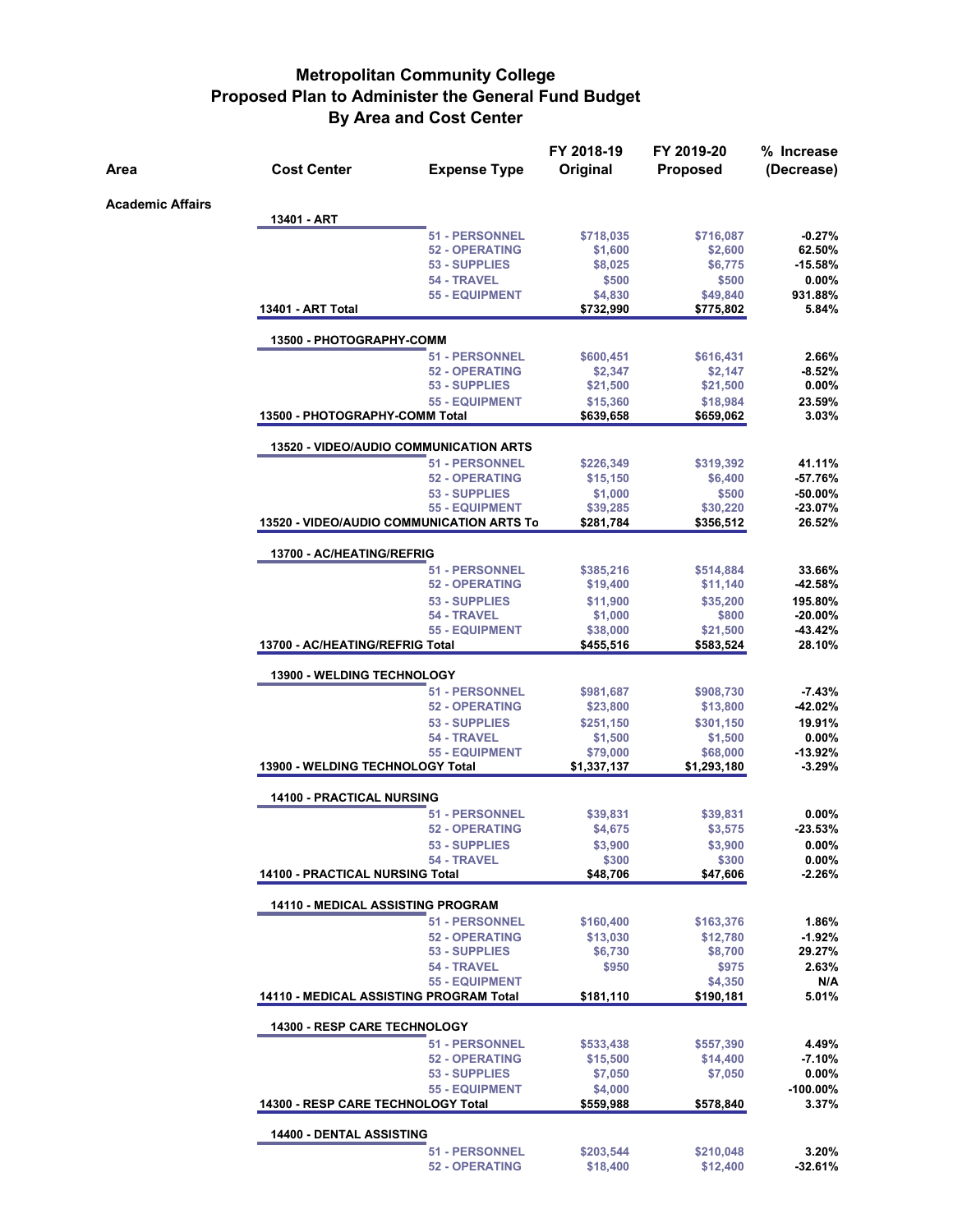| Area                    | <b>Cost Center</b>                        | <b>Expense Type</b>                    | FY 2018-19<br>Original | FY 2019-20<br><b>Proposed</b> | % Increase<br>(Decrease) |  |  |  |  |
|-------------------------|-------------------------------------------|----------------------------------------|------------------------|-------------------------------|--------------------------|--|--|--|--|
| <b>Academic Affairs</b> | 14400 - DENTAL ASSISTING 53 - SUPPLIES    |                                        | \$8,640                | \$12,640                      | 46.30%                   |  |  |  |  |
|                         |                                           | 54 - TRAVEL                            | \$850                  | \$850                         | 0.00%                    |  |  |  |  |
|                         | 14400 - DENTAL ASSISTING Total            | <b>55 - EQUIPMENT</b>                  | \$13,000<br>\$244,434  | \$69,500<br>\$305.438         | 434.62%<br>24.96%        |  |  |  |  |
|                         |                                           |                                        |                        |                               |                          |  |  |  |  |
|                         | <b>14800 - ASSOC SCIENCE NURSNG</b>       |                                        |                        |                               |                          |  |  |  |  |
|                         |                                           | <b>51 - PERSONNEL</b>                  | \$910,150              | \$926,418                     | 1.79%                    |  |  |  |  |
|                         |                                           | <b>52 - OPERATING</b><br>53 - SUPPLIES | \$15,900<br>\$10,500   | \$9,300<br>\$10,500           | $-41.51%$<br>$0.00\%$    |  |  |  |  |
|                         |                                           | 54 - TRAVEL                            | \$400                  | \$400                         | 0.00%                    |  |  |  |  |
|                         |                                           | <b>55 - EQUIPMENT</b>                  | \$934                  | \$8,485                       | 808.57%                  |  |  |  |  |
|                         | <b>14800 - ASSOC SCIENCE NURSNG Total</b> |                                        | \$937,884              | \$955,103                     | 1.84%                    |  |  |  |  |
|                         | 15100 - EARLY CHILDHOOD ED                |                                        |                        |                               |                          |  |  |  |  |
|                         |                                           | 51 - PERSONNEL                         | \$333,188              | \$352,865                     | 5.91%                    |  |  |  |  |
|                         |                                           | <b>52 - OPERATING</b><br>53 - SUPPLIES | \$4,550<br>\$6,800     | \$50<br>\$1,300               | $-98.90%$<br>$-80.88%$   |  |  |  |  |
|                         | 15100 - EARLY CHILDHOOD ED Total          |                                        | \$344,538              | \$354,215                     | 2.81%                    |  |  |  |  |
|                         | <b>15200 - HUMAN SER/CHEM DEPEN</b>       |                                        |                        |                               |                          |  |  |  |  |
|                         |                                           | <b>51 - PERSONNEL</b>                  | \$438,405              | \$448,625                     | 2.33%                    |  |  |  |  |
|                         |                                           | <b>52 - OPERATING</b>                  | \$1,500                | \$1,500                       | $0.00\%$                 |  |  |  |  |
|                         |                                           | 53 - SUPPLIES                          | \$2,950                | \$1,500                       | $-49.15%$                |  |  |  |  |
|                         | 15200 - HUMAN SER/CHEM DEPEN Total        |                                        | \$442,855              | \$451,625                     | 1.98%                    |  |  |  |  |
|                         |                                           | <b>15400 - CRIMINAL JUSTICE</b>        |                        |                               |                          |  |  |  |  |
|                         |                                           | 51 - PERSONNEL                         | \$706,699              | \$627,142                     | $-11.26%$                |  |  |  |  |
|                         |                                           | <b>52 - OPERATING</b><br>53 - SUPPLIES | \$1,603                | \$1,100                       | $-31.38%$<br>$-73.17%$   |  |  |  |  |
|                         |                                           | 54 - TRAVEL                            | \$4,100<br>\$1,500     | \$1,100<br>\$1,500            | 0.00%                    |  |  |  |  |
|                         |                                           | 15400 - CRIMINAL JUSTICE Total         |                        | \$630,842                     | $-11.63%$                |  |  |  |  |
|                         | <b>15500 - SIGN LANGUAGE SKILLS</b>       |                                        |                        |                               |                          |  |  |  |  |
|                         |                                           | <b>51 - PERSONNEL</b>                  | \$43,060               | \$43,060                      | 0.00%                    |  |  |  |  |
|                         |                                           | <b>52 - OPERATING</b>                  | \$500                  | \$500                         | 0.00%                    |  |  |  |  |
|                         | 15500 - SIGN LANGUAGE SKILLS Total        | 53 - SUPPLIES                          | \$750<br>\$44,310      | \$750<br>\$44,310             | $0.00\%$<br>$0.00\%$     |  |  |  |  |
|                         |                                           |                                        |                        |                               |                          |  |  |  |  |
|                         | <b>15700 - SOCIAL SCIENCES</b>            | <b>51 - PERSONNEL</b>                  | \$3,633,000            | \$3,915,080                   | 7.76%                    |  |  |  |  |
|                         |                                           | <b>52 - OPERATING</b>                  | \$9,207                | \$6,650                       | $-27.77%$                |  |  |  |  |
|                         |                                           | 53 - SUPPLIES                          | \$5,000                | \$4,600                       | $-8.00%$                 |  |  |  |  |
|                         |                                           | 54 - TRAVEL                            | \$5,000                | \$5,000                       | 0.00%                    |  |  |  |  |
|                         | 15700 - SOCIAL SCIENCES Total             |                                        | \$3,652,207            | \$3,931,330                   | 7.64%                    |  |  |  |  |
|                         | <b>15800 - COMMUNICATIONS</b>             |                                        |                        |                               |                          |  |  |  |  |
|                         |                                           | <b>51 - PERSONNEL</b>                  | \$3,321,968            | \$3,471,679                   | 4.51%                    |  |  |  |  |
|                         |                                           | <b>52 - OPERATING</b><br>53 - SUPPLIES | \$14,373<br>\$3,700    | \$12,253<br>\$3,700           | $-14.75%$<br>$0.00\%$    |  |  |  |  |
|                         |                                           | <b>55 - EQUIPMENT</b>                  | \$5,500                | \$2,200                       | $-60.00\%$               |  |  |  |  |
|                         |                                           | <b>56 - STUDENT AID</b>                | \$1,963                | \$1,963                       | $0.00\%$                 |  |  |  |  |
|                         | <b>15800 - COMMUNICATIONS Total</b>       |                                        | \$3,347,504            | \$3,491,795                   | 4.31%                    |  |  |  |  |
|                         | <b>15900 - INTERIOR DESIGN</b>            |                                        |                        |                               |                          |  |  |  |  |
|                         |                                           | <b>51 - PERSONNEL</b>                  | \$142,743              | \$145,701                     | 2.07%                    |  |  |  |  |
|                         |                                           | <b>52 - OPERATING</b><br>53 - SUPPLIES | \$7,635<br>\$500       | \$7,635<br>\$500              | 0.00%<br>$0.00\%$        |  |  |  |  |
|                         | <b>15900 - INTERIOR DESIGN Total</b>      |                                        | \$150,878              | \$153,836                     | 1.96%                    |  |  |  |  |
|                         |                                           |                                        |                        |                               |                          |  |  |  |  |
|                         | 16100 - ACCOUNTING                        | <b>51 - PERSONNEL</b>                  | \$1,121,503            | \$1,153,912                   | 2.89%                    |  |  |  |  |
|                         |                                           | <b>52 - OPERATING</b>                  | \$6,410                | \$7,685                       | 19.89%                   |  |  |  |  |
|                         |                                           | 53 - SUPPLIES                          | \$250                  | \$650                         | 160.00%                  |  |  |  |  |
|                         |                                           | 54 - TRAVEL                            | \$1,050                | \$1,500                       | 42.86%                   |  |  |  |  |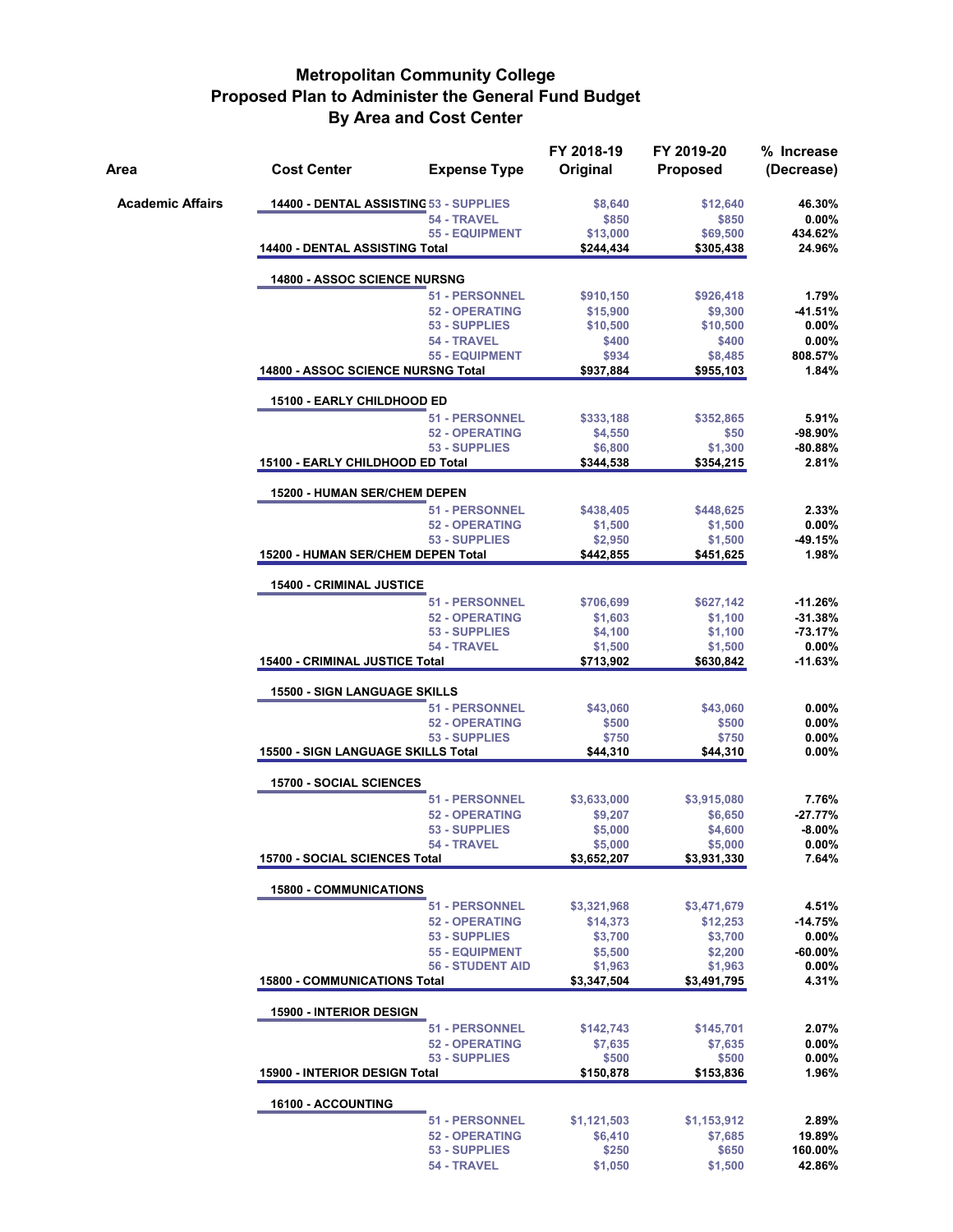| Area             | <b>Cost Center</b>                           | <b>Expense Type</b>          | FY 2018-19<br>Original | FY 2019-20<br><b>Proposed</b> | % Increase<br>(Decrease) |  |  |  |
|------------------|----------------------------------------------|------------------------------|------------------------|-------------------------------|--------------------------|--|--|--|
| Academic Affairs | 16100 - ACCOUNTING Total                     |                              | \$1,129,213            | \$1,163,747                   | 3.06%                    |  |  |  |
|                  | 16200 - MANAGEMENT                           |                              |                        |                               |                          |  |  |  |
|                  |                                              | 51 - PERSONNEL               | \$1,718,170            | \$1,722,235                   | 0.24%                    |  |  |  |
|                  |                                              | <b>52 - OPERATING</b>        | \$28,805               | \$14,762                      | -48.75%                  |  |  |  |
|                  |                                              | 53 - SUPPLIES                | \$3,300                | \$3,550                       | 7.58%                    |  |  |  |
|                  | 16200 - MANAGEMENT Total                     | 54 - TRAVEL                  | \$7,000<br>\$1,757,275 | \$7,000<br>\$1,747,547        | $0.00\%$<br>-0.55%       |  |  |  |
|                  | 16250 - ENTREPRENEURSHIP                     |                              |                        |                               |                          |  |  |  |
|                  |                                              | <b>51 - PERSONNEL</b>        | \$228,509              | \$207,570                     | -9.16%                   |  |  |  |
|                  |                                              | <b>52 - OPERATING</b>        | \$1,625                | \$1,625                       | $0.00\%$                 |  |  |  |
|                  |                                              | 54 - TRAVEL                  |                        | \$1,200                       | N/A                      |  |  |  |
|                  | 16250 - ENTREPRENEURSHIP Total               |                              | \$230,134              | \$210,395                     | -8.58%                   |  |  |  |
|                  | <b>16800 - HEALTH INFO MANAGEMENT</b>        |                              |                        |                               |                          |  |  |  |
|                  |                                              | 51 - PERSONNEL               | \$986,017              | \$625,729                     | -36.54%                  |  |  |  |
|                  |                                              | <b>52 - OPERATING</b>        | \$19,267               | \$5,605                       | -70.91%                  |  |  |  |
|                  |                                              | 53 - SUPPLIES                | \$20,000               | \$375                         | -98.13%                  |  |  |  |
|                  | 16800 - HEALTH INFO MANAGEMENT Total         | 54 - TRAVEL                  | \$1,025,284            | \$754<br>\$632,463            | N/A<br>-38.31%           |  |  |  |
|                  | <b>16810 - HEALTH INFORMATION TECHNOLOGY</b> |                              |                        |                               |                          |  |  |  |
|                  |                                              | <b>51 - PERSONNEL</b>        | \$24,221               | \$24,221                      | $0.00\%$                 |  |  |  |
|                  | 16810 - HEALTH INFORMATION TECHNOLOGY To     |                              | \$24,221               | \$24,221                      | $0.00\%$                 |  |  |  |
|                  |                                              |                              |                        |                               |                          |  |  |  |
|                  | <b>16830 - HEALTH DATA INFO MANAGEMENT</b>   | <b>51 - PERSONNEL</b>        |                        |                               | N/A                      |  |  |  |
|                  |                                              | <b>52 - OPERATING</b>        |                        | \$307,725<br>\$3,805          | N/A                      |  |  |  |
|                  | 16830 - HEALTH DATA INFO MANAGEMENT Total    | N/A                          |                        |                               |                          |  |  |  |
|                  | 16900 - LEGAL STUDIES                        |                              |                        |                               |                          |  |  |  |
|                  |                                              | 51 - PERSONNEL               | \$293,118              | \$287,397                     | $-1.95%$                 |  |  |  |
|                  |                                              | <b>52 - OPERATING</b>        | \$17,673               | \$25,254                      | 42.90%                   |  |  |  |
|                  |                                              | 53 - SUPPLIES                | \$450                  | \$1,200                       | 166.67%                  |  |  |  |
|                  | 16900 - LEGAL STUDIES Total                  |                              | \$311,241              | \$313,851                     | 0.84%                    |  |  |  |
|                  | 17100 - CIVIL ENGINEERING                    |                              |                        |                               |                          |  |  |  |
|                  |                                              | <b>51 - PERSONNEL</b>        | \$123,809              | \$146,539                     | 18.36%                   |  |  |  |
|                  |                                              | <b>52 - OPERATING</b>        | \$3,900                | \$6,200                       | 58.97%                   |  |  |  |
|                  |                                              | 53 - SUPPLIES                | \$2,225                | \$2,375                       | 6.74%                    |  |  |  |
|                  |                                              | 54 - TRAVEL                  | \$1,000                | \$1,000                       | $0.00\%$                 |  |  |  |
|                  | 17100 - CIVIL ENGINEERING Total              | <b>55 - EQUIPMENT</b>        | \$130,934              | \$9,000<br>\$165,114          | N/A<br>26.10%            |  |  |  |
|                  | <b>17200 - COMPUTER SCIENCE</b>              |                              |                        |                               |                          |  |  |  |
|                  |                                              | 51 - PERSONNEL               | \$3,408,449            | \$3,380,533                   | $-0.82%$                 |  |  |  |
|                  |                                              | <b>52 - OPERATING</b>        | \$54,164               | \$3,098                       | -94.28%                  |  |  |  |
|                  |                                              | 53 - SUPPLIES                | \$25,251               | \$22,176                      | -12.18%                  |  |  |  |
|                  |                                              | <b>55 - EQUIPMENT</b>        |                        | \$17,890                      | N/A                      |  |  |  |
|                  | 17200 - COMPUTER SCIENCE Total               |                              | \$3,487,864            | \$3,423,697                   | $-1.84%$                 |  |  |  |
|                  | <b>17215 - INFO TECH DATA CENTER</b>         |                              |                        |                               |                          |  |  |  |
|                  |                                              | <b>52 - OPERATING</b>        | \$198,536              | \$161.922                     | $-18.44%$                |  |  |  |
|                  |                                              | <b>55 - EQUIPMENT</b>        | \$208,000              |                               | $-100.00\%$              |  |  |  |
|                  | 17215 - INFO TECH DATA CENTER Total          |                              | \$406,536              | \$161,922                     | -60.17%                  |  |  |  |
|                  | 17300 - GEOGRAPHY                            |                              |                        |                               |                          |  |  |  |
|                  |                                              | 51 - PERSONNEL               | \$477,214              | \$463,633                     | $-2.85%$                 |  |  |  |
|                  |                                              | <b>52 - OPERATING</b>        | \$300                  | \$300                         | $0.00\%$                 |  |  |  |
|                  |                                              | 53 - SUPPLIES<br>54 - TRAVEL | \$2,000<br>\$1,499     | \$1,000<br>\$1,499            | -50.00%<br>$0.00\%$      |  |  |  |
|                  | 17300 - GEOGRAPHY Total                      |                              | \$481,013              | \$466,432                     | $-3.03%$                 |  |  |  |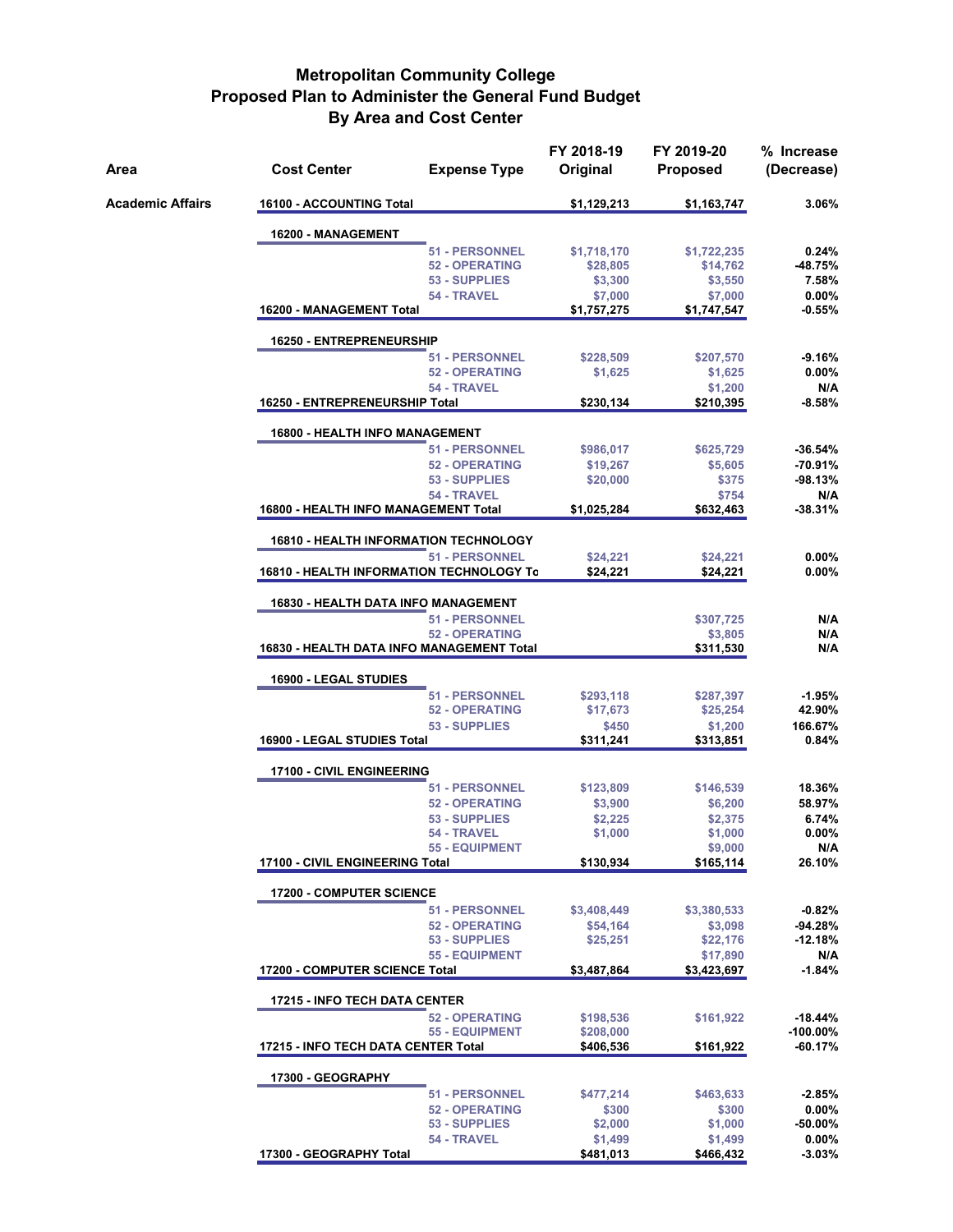|                         |                                                  |                                                | FY 2018-19             | FY 2019-20             | % Increase  |
|-------------------------|--------------------------------------------------|------------------------------------------------|------------------------|------------------------|-------------|
| Area                    | <b>Cost Center</b>                               | <b>Expense Type</b>                            | Original               | Proposed               | (Decrease)  |
|                         |                                                  |                                                |                        |                        |             |
| <b>Academic Affairs</b> | 17600 - HORTICULTURE, LAND SYSTEMS&MANAGEMENT    |                                                |                        |                        |             |
|                         |                                                  | <b>51 - PERSONNEL</b>                          |                        |                        | 2.74%       |
|                         |                                                  | <b>52 - OPERATING</b>                          | \$496,176<br>\$20,150  | \$509,763<br>\$19,462  | $-3.41%$    |
|                         |                                                  | 53 - SUPPLIES                                  | \$48,200               | \$53,375               | 10.74%      |
|                         |                                                  | 54 - TRAVEL                                    | \$1,850                | \$1,850                | 0.00%       |
|                         |                                                  | <b>55 - EQUIPMENT</b>                          | \$52,519               | \$39,510               | $-24.77%$   |
|                         | 17600 - HORTICULTURE, LAND SYSTEMS&MANA(         |                                                | \$618,895              | \$623,960              | 0.82%       |
|                         |                                                  |                                                |                        |                        |             |
|                         | <b>17700 - MATHEMATICS</b>                       | 51 - PERSONNEL                                 |                        |                        | 2.68%       |
|                         |                                                  | <b>52 - OPERATING</b>                          | \$3,138,869<br>\$7,466 | \$3,222,966<br>\$9,466 | 26.79%      |
|                         |                                                  | 54 - TRAVEL                                    | \$6,000                | \$3,000                | $-50.00%$   |
|                         | 17700 - MATHEMATICS Total                        |                                                | \$3,152,335            | \$3,235,432            | 2.64%       |
|                         |                                                  |                                                |                        |                        |             |
|                         | <b>17800 - BIOLOGY</b>                           |                                                |                        |                        |             |
|                         |                                                  | <b>51 - PERSONNEL</b><br><b>52 - OPERATING</b> | \$1,722,844            | \$1,846,587            | 7.18%       |
|                         |                                                  |                                                | \$2,448                | \$2,973                | 21.45%      |
|                         |                                                  | 53 - SUPPLIES                                  | \$525                  | \$0                    | $-100.00\%$ |
|                         |                                                  | 54 - TRAVEL                                    | \$2,000                | \$2,000                | $0.00\%$    |
|                         |                                                  | <b>55 - EQUIPMENT</b>                          | \$17,403               | \$88,655               | 409.42%     |
|                         | 17800 - BIOLOGY Total                            |                                                | \$1,745,220            | \$1,940,215            | 11.17%      |
|                         | 17802 - CHEMISTRY                                |                                                |                        |                        |             |
|                         |                                                  | 51 - PERSONNEL                                 | \$699,005              | \$682,392              | $-2.38%$    |
|                         |                                                  | <b>52 - OPERATING</b>                          | \$500                  | \$500                  | $0.00\%$    |
|                         |                                                  | <b>55 - EQUIPMENT</b>                          | \$2,000                | \$13,200               | 560.00%     |
|                         | 17802 - CHEMISTRY Total                          |                                                | \$701,505              | \$696,092              | $-0.77%$    |
|                         |                                                  |                                                |                        |                        |             |
|                         | 17804 - PHYSICS                                  |                                                |                        |                        |             |
|                         |                                                  | <b>51 - PERSONNEL</b>                          | \$232,814              | \$239,869              | 3.03%       |
|                         |                                                  | <b>52 - OPERATING</b>                          | \$1,043                | \$1,043                | 0.00%       |
|                         |                                                  | 53 - SUPPLIES                                  | \$2,600                | \$2,600                | $0.00\%$    |
|                         | 17804 - PHYSICS Total                            |                                                | \$236,457              | \$243,512              | 2.98%       |
|                         | <b>17806 - SCIENCE</b>                           |                                                |                        |                        |             |
|                         |                                                  | 51 - PERSONNEL                                 | \$49,519               | \$49,519               | $0.00\%$    |
|                         | 17806 - SCIENCE Total                            |                                                | \$49,519               | \$49,519               | $0.00\%$    |
|                         |                                                  |                                                |                        |                        |             |
|                         | <b>17809 - SCIENCE SUPPORT</b>                   | <b>52 - OPERATING</b>                          | \$6,000                |                        | $-100.00\%$ |
|                         |                                                  | 53 - SUPPLIES                                  | \$57,500               | \$56,000               | $-2.61%$    |
|                         |                                                  | 55 - EQUIPMENT                                 | \$4,500                |                        | $-100.00\%$ |
|                         | 17809 - SCIENCE SUPPORT Total                    |                                                | \$68,000               | \$56,000               | -17.65%     |
|                         |                                                  |                                                |                        |                        |             |
|                         | <b>18400 - EMERGENCY MEDICAL TECHNICIAN</b>      |                                                |                        |                        |             |
|                         |                                                  | <b>51 - PERSONNEL</b>                          | \$945,317              | \$967,429              | 2.34%       |
|                         |                                                  | <b>52 - OPERATING</b>                          | \$38,000               | \$34,000               | -10.53%     |
|                         |                                                  | 53 - SUPPLIES                                  | \$46,000               | \$46,000               | 0.00%       |
|                         |                                                  | 54 - TRAVEL                                    | \$1,000                | \$1,000                | $0.00\%$    |
|                         |                                                  | <b>55 - EQUIPMENT</b>                          | \$61,600               | \$101,959              | 65.52%      |
|                         | <b>18400 - EMERGENCY MEDICAL TECHNICIAN Tota</b> |                                                | \$1,091,917            | \$1,150,388            | 5.35%       |
|                         |                                                  |                                                |                        |                        |             |
|                         | 18401 - CPR                                      | <b>51 - PERSONNEL</b>                          | \$14,479               | \$215                  | -98.52%     |
|                         |                                                  | 53 - SUPPLIES                                  |                        |                        | $-100.00\%$ |
|                         | 18401 - CPR Total                                |                                                | \$1,000<br>\$15,479    | \$215                  | -98.61%     |
|                         |                                                  |                                                |                        |                        |             |
|                         | <b>18405 - CERTIFIED NURSING ASSISTANT</b>       |                                                |                        |                        |             |
|                         |                                                  | <b>51 - PERSONNEL</b>                          | \$306,414              | \$315,782              | 3.06%       |
|                         |                                                  | <b>52 - OPERATING</b>                          | \$550                  | \$550                  | $0.00\%$    |
|                         |                                                  | 53 - SUPPLIES                                  | \$7,000                | \$500                  | -92.86%     |
|                         |                                                  | <b>55 - EQUIPMENT</b>                          | \$6,000                | \$6,000                | 0.00%       |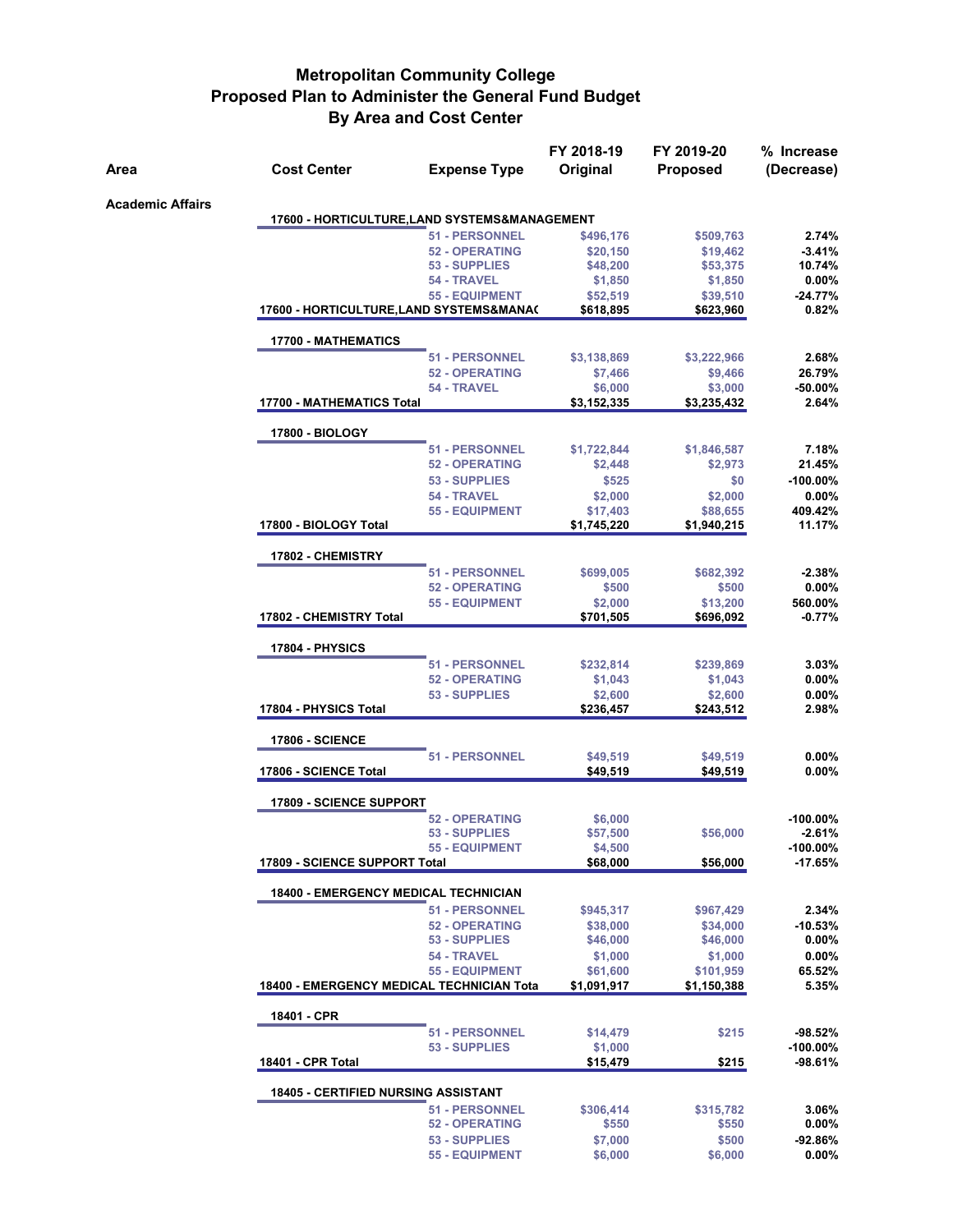| Area                    | <b>Cost Center</b>                              | <b>Expense Type</b>                        | FY 2018-19<br>Original | FY 2019-20<br><b>Proposed</b> | % Increase<br>(Decrease) |
|-------------------------|-------------------------------------------------|--------------------------------------------|------------------------|-------------------------------|--------------------------|
| <b>Academic Affairs</b> | 18405 - CERTIFIED NURSING ASSISTANT Total       |                                            | \$319,964              | \$322,832                     | $0.90\%$                 |
|                         | 18500 - FIRE SCIENCE                            |                                            |                        |                               |                          |
|                         |                                                 | <b>51 - PERSONNEL</b>                      | \$204,614              | \$224,323                     | 9.63%                    |
|                         |                                                 | <b>52 - OPERATING</b>                      | \$26,750               | \$20,500                      | $-23.36%$                |
|                         |                                                 | 53 - SUPPLIES                              | \$29,500               | \$38,250                      | 29.66%                   |
|                         |                                                 | <b>55 - EQUIPMENT</b>                      | \$16,500               | \$50,800                      | 207.88%                  |
|                         | 18500 - FIRE SCIENCE Total                      |                                            | \$277,364              | \$333,873                     | 20.37%                   |
|                         | 19200 - ENGLISH-SECOND LANG.                    |                                            |                        |                               |                          |
|                         |                                                 | 51 - PERSONNEL                             | \$681,264              | \$680,743                     | $-0.08%$                 |
|                         |                                                 | <b>52 - OPERATING</b>                      | \$2,550                | \$7,550                       | 196.08%                  |
|                         |                                                 | 53 - SUPPLIES                              | \$2,700                | \$700                         | $-74.07%$                |
|                         |                                                 | 54 - TRAVEL                                | \$300                  | \$300                         | $0.00\%$                 |
|                         | 19200 - ENGLISH-SECOND LANG. Total              |                                            | \$686,814              | \$689,293                     | 0.36%                    |
|                         | <b>19400 - WORKPLACE SKILLS</b>                 |                                            |                        |                               |                          |
|                         |                                                 | <b>51 - PERSONNEL</b>                      | \$94,732               | \$194,574                     | 105.39%                  |
|                         |                                                 | <b>52 - OPERATING</b>                      | \$4,150                | \$220                         | -94.70%                  |
|                         |                                                 | 53 - SUPPLIES                              | \$500                  | \$500                         | $0.00\%$                 |
|                         |                                                 | 54 - TRAVEL                                | \$800                  | \$800                         | $0.00\%$                 |
|                         | 19400 - WORKPLACE SKILLS Total                  |                                            | \$100,182              | \$196,094                     | 95.74%                   |
|                         | 19410 - RE-ENTRY - CORRECTIONS                  |                                            |                        |                               |                          |
|                         |                                                 | <b>51 - PERSONNEL</b>                      |                        | \$109,024                     | N/A                      |
|                         |                                                 | 19410 - RE-ENTRY - CORRECTIONS Total       |                        |                               | N/A                      |
|                         | <b>19518 - MCC EXPRESS &amp; RE-ENTRY SCOTT</b> |                                            |                        |                               |                          |
|                         | <b>51 - PERSONNEL</b>                           |                                            |                        | \$51,753                      | N/A                      |
|                         |                                                 | 19518 - MCC EXPRESS & RE-ENTRY SCOTT Total |                        | \$51,753                      | N/A                      |
|                         | 42200 - APPRENTICESHIP                          |                                            |                        |                               |                          |
|                         |                                                 | 51 - PERSONNEL                             | \$2,456                | \$2,456                       | 0.00%                    |
|                         | 42200 - APPRENTICESHIP Total                    |                                            | \$2,456                | \$2,456                       | $0.00\%$                 |
|                         | 71110 - VP LEARNING/ACADEMIC AFFAIRS            |                                            |                        |                               |                          |
|                         |                                                 | <b>51 - PERSONNEL</b>                      | \$534,077              | \$554,430                     | 3.81%                    |
|                         |                                                 | <b>52 - OPERATING</b>                      | \$7,395                | \$36,145                      | 388.78%                  |
|                         |                                                 | 53 - SUPPLIES                              | \$5,500                | \$4,500                       | $-18.18%$                |
|                         |                                                 | 54 - TRAVEL                                | \$4,700                | \$2,700                       | $-42.55%$                |
|                         | 71110 - VP LEARNING/ACADEMIC AFFAIRS Total      |                                            | \$551,672              | \$597,775                     | 8.36%                    |
|                         | 71130 - AREA LEARNING/ACADEMIC AFFAIRS          |                                            |                        |                               |                          |
|                         |                                                 | <b>51 - PERSONNEL</b>                      | \$673,052              | \$650,772                     | $-3.31%$                 |
|                         |                                                 | <b>52 - OPERATING</b>                      |                        | \$126,063                     | 161.81%                  |
|                         |                                                 | 53 - SUPPLIES                              | \$48,150<br>\$4,750    | \$4,750                       | 0.00%                    |
|                         |                                                 | <b>55 - EQUIPMENT</b>                      |                        | \$2,500                       | N/A                      |
|                         | 71130 - AREA LEARNING/ACADEMIC AFFAIRS To       |                                            | \$725,952              | \$784,085                     | 8.01%                    |
|                         |                                                 |                                            |                        |                               |                          |
|                         | 71131 - ASSESSMENT OF STUDENT LEARNING          |                                            |                        |                               |                          |
|                         |                                                 | <b>51 - PERSONNEL</b>                      | \$50,207               | \$50,207                      | 0.00%                    |
|                         |                                                 | <b>52 - OPERATING</b>                      | \$48,750               |                               | $-100.00\%$              |
|                         | 71131 - ASSESSMENT OF STUDENT LEARNING To       | 53 - SUPPLIES                              | \$100<br>\$99,057      | \$100<br>\$50,307             | 0.00%<br>$-49.21%$       |
|                         |                                                 |                                            |                        |                               |                          |
|                         | 71132 - CURRICULUM DESIGN STUDIO                |                                            |                        |                               |                          |
|                         |                                                 | <b>51 - PERSONNEL</b>                      | \$124,925              | \$127,338                     | 1.93%                    |
|                         |                                                 | <b>52 - OPERATING</b><br>53 - SUPPLIES     | \$55,460<br>\$1,750    | \$40,960<br>\$1,750           | $-26.14%$<br>0.00%       |
|                         | 71132 - CURRICULUM DESIGN STUDIO Total          |                                            | \$182,135              | \$170,048                     | $-6.64%$                 |
|                         |                                                 |                                            |                        |                               |                          |

**71140 - INSTITUTE FOR CULTURAL CONNECTIONS**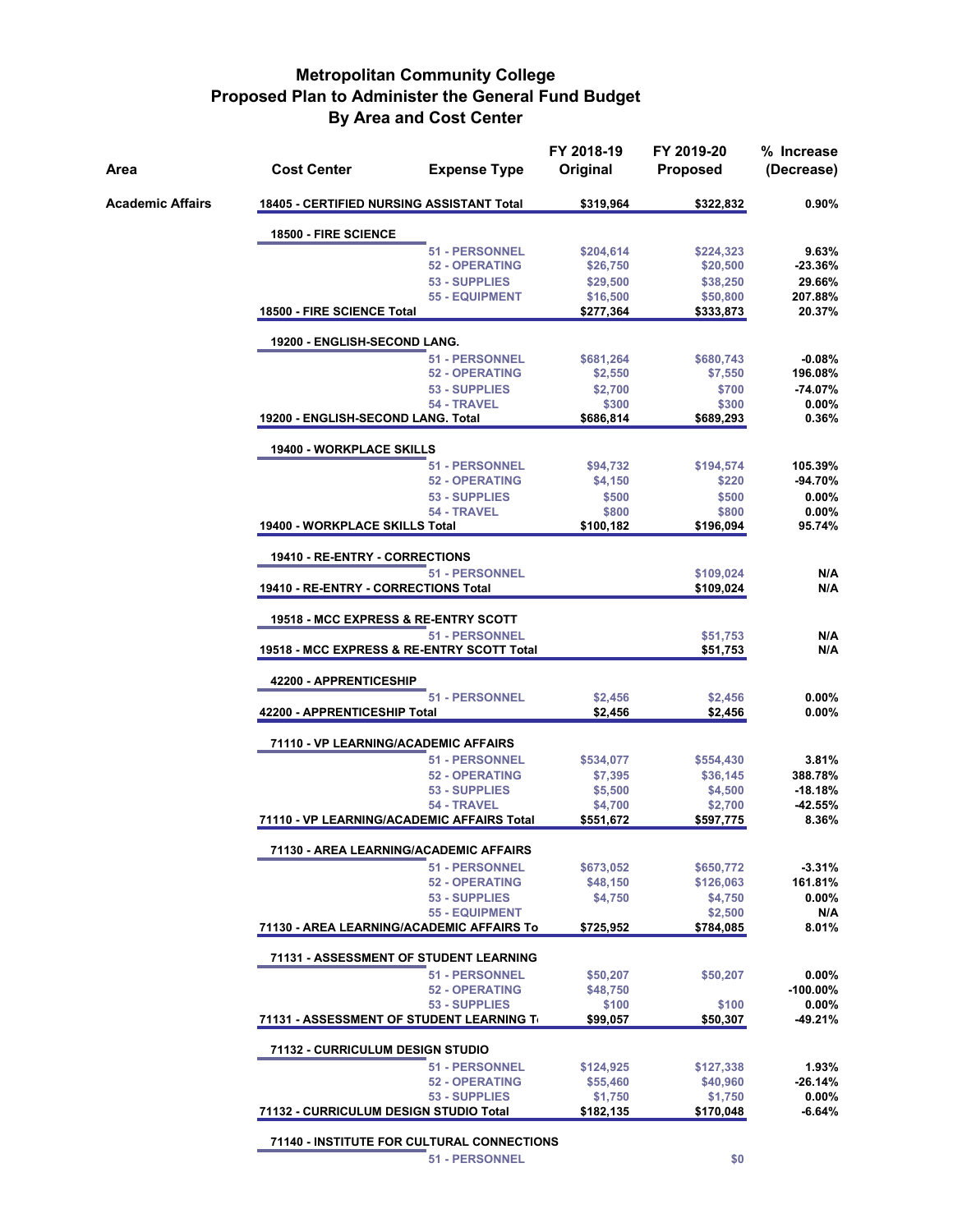| Area                    | <b>Cost Center</b>                       | <b>Expense Type</b>                                                       | FY 2018-19<br>Original | FY 2019-20<br><b>Proposed</b> | % Increase<br>(Decrease) |  |  |
|-------------------------|------------------------------------------|---------------------------------------------------------------------------|------------------------|-------------------------------|--------------------------|--|--|
| <b>Academic Affairs</b> |                                          | 71140 - INSTITUTE FOR CUI 52 - OPERATING<br>54 - TRAVEL                   | \$5,900<br>\$500       | \$3,400<br>\$500              | $-42.37%$<br>$0.00\%$    |  |  |
|                         |                                          | 71140 - INSTITUTE FOR CULTURAL CONNECTION                                 | \$6,400                | \$3,900                       | $-39.06%$                |  |  |
|                         | 72225 - DEAN HUMANITIES & THE ARTS       |                                                                           |                        |                               |                          |  |  |
|                         |                                          | <b>51 - PERSONNEL</b>                                                     | \$260,450              | \$302,186                     | 16.02%                   |  |  |
|                         |                                          | <b>52 - OPERATING</b><br>53 - SUPPLIES                                    | \$34,290<br>\$12,000   | \$23,590<br>\$9,500           | $-31.20%$<br>$-20.83%$   |  |  |
|                         |                                          | 54 - TRAVEL                                                               | \$600                  | \$600                         | $0.00\%$                 |  |  |
|                         |                                          | <b>55 - EQUIPMENT</b><br><b>56 - STUDENT AID</b>                          | \$600<br>\$7,750       | \$10,500<br>\$7,750           | 1650.00%<br>0.00%        |  |  |
|                         | 72225 - DEAN HUMANITIES & THE ARTS Total |                                                                           | \$315,690              | \$354,126                     | 12.18%                   |  |  |
|                         | 72230 - DEAN SOCIAL SCIENCES             |                                                                           |                        |                               |                          |  |  |
|                         |                                          | <b>51 - PERSONNEL</b>                                                     | \$217,073              | \$236,800                     | 9.09%                    |  |  |
|                         |                                          | <b>52 - OPERATING</b>                                                     | \$11,499               | \$11,699                      | 1.74%                    |  |  |
|                         |                                          | 53 - SUPPLIES<br>54 - TRAVEL                                              | \$27,300<br>\$2,000    | \$24,350<br>\$2,000           | $-10.81%$<br>0.00%       |  |  |
|                         | 72230 - DEAN SOCIAL SCIENCES Total       |                                                                           | \$257,872              | \$274,849                     | 6.58%                    |  |  |
|                         | 72235 - DEAN OF BUSINESS                 |                                                                           |                        |                               |                          |  |  |
|                         |                                          | <b>51 - PERSONNEL</b>                                                     | \$75,799               | \$209,246                     | 176.05%                  |  |  |
|                         |                                          | <b>52 - OPERATING</b><br>53 - SUPPLIES                                    | \$3,415<br>\$400       | \$3,490<br>\$400              | 2.20%<br>0.00%           |  |  |
|                         |                                          | 54 - TRAVEL                                                               | \$400                  | \$500                         | 25.00%                   |  |  |
|                         | 72235 - DEAN OF BUSINESS Total           |                                                                           | \$80,014               | \$213,636                     | 167.00%                  |  |  |
|                         |                                          | 72237 - DEAN OF INFORMATION TECHNOLOGY                                    |                        |                               |                          |  |  |
|                         |                                          | <b>51 - PERSONNEL</b><br>72237 - DEAN OF INFORMATION TECHNOLOGY Total     |                        | \$145,589<br>\$145,589        | N/A<br>N/A               |  |  |
|                         |                                          |                                                                           |                        |                               |                          |  |  |
|                         |                                          | <b>72240 - ASSOCIATE DEAN OF INDUSTRIAL TECH</b><br><b>51 - PERSONNEL</b> | \$194,067              | \$347,123                     | 78.87%                   |  |  |
|                         |                                          | <b>52 - OPERATING</b>                                                     | \$4,000                | \$4,000                       | $0.00\%$                 |  |  |
|                         |                                          | 53 - SUPPLIES                                                             | \$11,000               | \$10,800                      | $-1.82%$                 |  |  |
|                         |                                          | 54 - TRAVEL<br>72240 - ASSOCIATE DEAN OF INDUSTRIAL TECH                  | \$6,500<br>\$215,567   | \$6,500<br>\$368,423          | 0.00%<br>70.91%          |  |  |
|                         |                                          | 72245 - DEAN OF CAREER AND TECH EDUCATION                                 |                        |                               |                          |  |  |
|                         |                                          | 51 - PERSONNEL                                                            | \$585,505              | \$545,095                     | $-6.90%$                 |  |  |
|                         |                                          | <b>52 - OPERATING</b>                                                     | \$10,250               | \$10,450                      | 1.95%                    |  |  |
|                         |                                          | 53 - SUPPLIES<br>54 - TRAVEL                                              | \$18,500<br>\$6,500    | \$17,500<br>\$1,800           | $-5.41%$<br>$-72.31%$    |  |  |
|                         |                                          | <b>55 - EQUIPMENT</b>                                                     |                        | \$1,500                       | N/A                      |  |  |
|                         |                                          | 72245 - DEAN OF CAREER AND TECH EDUCATIOI                                 | \$620,755              | \$576,345                     | $-7.15%$                 |  |  |
|                         | 72250 - DEAN OF HEALTH CAREERS           |                                                                           |                        |                               |                          |  |  |
|                         |                                          | <b>51 - PERSONNEL</b>                                                     | \$463,767              | \$474,628                     | 2.34%                    |  |  |
|                         |                                          | <b>52 - OPERATING</b>                                                     | \$9,750                | \$9,350                       | -4.10%                   |  |  |
|                         |                                          | 53 - SUPPLIES<br>54 - TRAVEL                                              | \$21,500<br>\$800      | \$6,500<br>\$800              | $-69.77%$<br>0.00%       |  |  |
|                         |                                          | <b>55 - EQUIPMENT</b>                                                     | \$600                  | \$3,270                       | 445.00%                  |  |  |
|                         | 72250 - DEAN OF HEALTH CAREERS Total     |                                                                           | \$496,417              | \$494,548                     | $-0.38%$                 |  |  |
|                         |                                          | 72255 - DEAN MATH & NATURAL SCIENCES                                      |                        |                               |                          |  |  |
|                         |                                          | <b>51 - PERSONNEL</b>                                                     | \$207,479              | \$216,006                     | 4.11%                    |  |  |
|                         |                                          | <b>52 - OPERATING</b><br>53 - SUPPLIES                                    | \$450<br>\$3,000       | \$450<br>\$3,000              | 0.00%<br>$0.00\%$        |  |  |
|                         |                                          | 54 - TRAVEL                                                               | \$1,500                | \$1,500                       | $0.00\%$                 |  |  |
|                         |                                          | <b>55 - EQUIPMENT</b><br>72255 - DEAN MATH & NATURAL SCIENCES Total       | \$212,429              | \$3,000                       | N/A<br>5.43%             |  |  |
|                         |                                          |                                                                           |                        | \$223,956                     |                          |  |  |
|                         |                                          | 72270 - DEAN OF CULINARY ARTS & HORTICULTURE                              |                        |                               |                          |  |  |
|                         |                                          | <b>51 - PERSONNEL</b>                                                     | \$127,560              | \$132,900                     | 4.19%                    |  |  |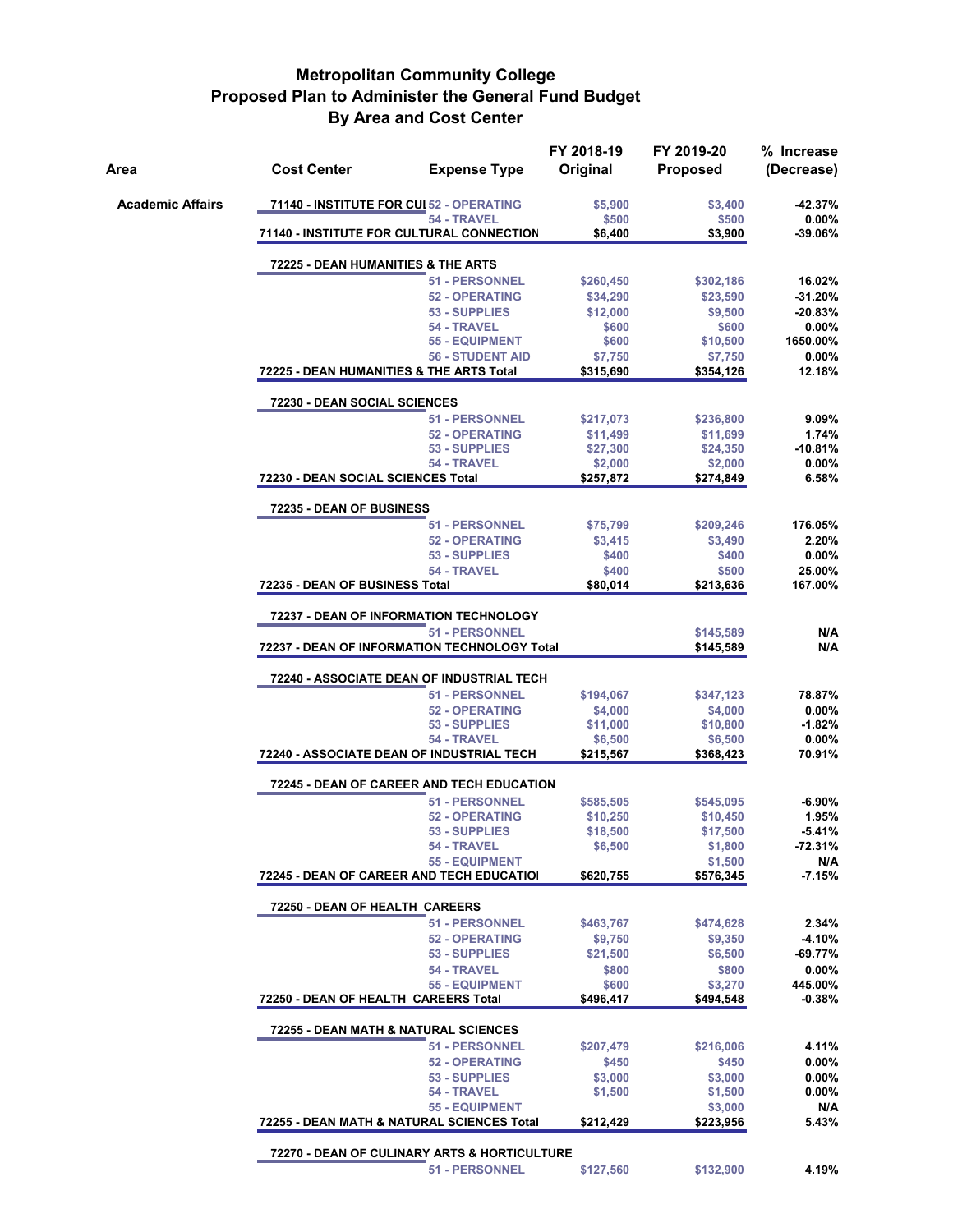| Area                          | <b>Cost Center</b>                         | <b>Expense Type</b>                  | FY 2018-19<br>Original     | FY 2019-20<br><b>Proposed</b> | % Increase<br>(Decrease) |
|-------------------------------|--------------------------------------------|--------------------------------------|----------------------------|-------------------------------|--------------------------|
| <b>Academic Affairs</b>       | 72270 - DEAN OF CULINAR) 52 - OPERATING    |                                      | \$2,600                    | \$2,600                       | $0.00\%$                 |
|                               |                                            | 53 - SUPPLIES                        | \$1,000                    | \$1,000                       | $0.00\%$                 |
|                               |                                            | 54 - TRAVEL                          | \$1,000                    | \$1,000                       | 0.00%                    |
|                               | 72270 - DEAN OF CULINARY ARTS & HORTICULTI |                                      | \$132,160                  | \$137,500                     | 4.04%                    |
|                               | 75700 - AVP, ACADEMIC SUCCESS              |                                      |                            |                               |                          |
|                               |                                            | 51 - PERSONNEL                       | \$2,153                    | \$36,460                      | 1593.45%                 |
|                               |                                            | <b>52 - OPERATING</b>                | \$6,900                    | \$7,400                       | 7.25%                    |
|                               |                                            | 53 - SUPPLIES                        | \$2,000                    | \$3,000                       | 50.00%                   |
|                               | 75700 - AVP, ACADEMIC SUCCESS Total        | 54 - TRAVEL                          | \$4,100<br>\$15,153        | \$4,100<br>\$50,960           | $0.00\%$<br>236.30%      |
|                               | 82101 - TUTORING                           |                                      |                            |                               |                          |
|                               |                                            | 51 - PERSONNEL                       | \$164,695                  | \$146,867                     | $-10.82%$                |
|                               |                                            | <b>52 - OPERATING</b>                | \$954                      | \$954                         | $0.00\%$                 |
|                               |                                            | 53 - SUPPLIES                        | \$2,750                    | \$2,750                       | 0.00%                    |
|                               |                                            | 54 - TRAVEL                          | \$650                      | \$800                         | 23.08%                   |
|                               | 82101 - TUTORING Total                     |                                      | \$169,049                  | \$151,371                     | $-10.46%$                |
|                               | 84100 - LEARNING CENTER                    |                                      |                            |                               |                          |
|                               |                                            | 51 - PERSONNEL                       | \$989,753                  | \$1,020,548                   | 3.11%                    |
|                               |                                            | <b>52 - OPERATING</b>                | \$24,660                   | \$37,060                      | 50.28%                   |
|                               |                                            | 53 - SUPPLIES                        | \$12,300                   | \$12,300                      | $0.00\%$                 |
|                               |                                            | 54 - TRAVEL                          | \$2,250                    | \$2,250                       | 0.00%                    |
|                               | 84100 - LEARNING CENTER Total              |                                      | \$1,028,963                | \$1,072,158                   | 4.20%                    |
|                               | 84110 - MATH CENTER                        |                                      |                            |                               |                          |
|                               |                                            | 51 - PERSONNEL                       | \$473,398                  | \$467,602                     | $-1.22%$                 |
|                               |                                            | <b>52 - OPERATING</b>                | \$800                      |                               | $-100.00\%$              |
|                               |                                            | 53 - SUPPLIES                        | \$700                      | \$700                         | $0.00\%$                 |
|                               | 84110 - MATH CENTER Total                  | 54 - TRAVEL                          | \$500<br>\$475,398         | \$500<br>\$468,802            | $0.00\%$<br>-1.39%       |
|                               |                                            |                                      |                            |                               |                          |
|                               | 84120 - WRITING CENTER                     |                                      |                            |                               |                          |
|                               |                                            | 51 - PERSONNEL                       | \$234,765                  | \$234,765                     | $0.00\%$                 |
|                               |                                            | <b>52 - OPERATING</b>                | \$11,415                   | \$915                         | -91.98%                  |
|                               |                                            | 53 - SUPPLIES                        | \$1,600                    | \$1,600                       | $0.00\%$<br>$0.00\%$     |
|                               |                                            | 54 - TRAVEL<br><b>55 - EQUIPMENT</b> | \$200<br>\$700             | \$200                         | $-100.00\%$              |
|                               | 84120 - WRITING CENTER Total               |                                      | \$248,680                  | \$237,480                     | $-4.50%$                 |
|                               | 92212 - PERS DEV - FACULTY                 |                                      |                            |                               |                          |
|                               |                                            | 51 - PERSONNEL                       | \$41,984                   | \$50,596                      | 20.51%                   |
|                               |                                            | <b>52 - OPERATING</b>                | \$31,000                   | \$29,000                      | $-6.45%$                 |
|                               |                                            | 53 - SUPPLIES                        | \$750                      | \$750                         | 0.00%                    |
|                               | 92212 - PERS DEV - FACULTY Total           |                                      | \$73,734                   | \$80,346                      | 8.97%                    |
| <b>Academic Affairs Total</b> |                                            |                                      | \$49,777,119               | \$52,429,059                  | 5.33%                    |
| <b>Board of Gov</b>           |                                            |                                      |                            |                               |                          |
|                               | 51000 - BOARD OF GOVERNORS                 |                                      |                            |                               |                          |
|                               |                                            | <b>52 - OPERATING</b>                | \$610,500                  | \$652,500                     | 6.88%                    |
|                               |                                            | 53 - SUPPLIES                        | \$5,000                    | \$5,000                       | 0.00%                    |
|                               |                                            | 54 - TRAVEL                          | \$28,000                   | \$28,000                      | $0.00\%$                 |
|                               | 51000 - BOARD OF GOVERNORS Total           | <b>56 - STUDENT AID</b>              | \$1,800,000<br>\$2,443,500 | \$1,800,000<br>\$2,485,500    | 0.00%<br>1.72%           |
|                               |                                            |                                      |                            |                               |                          |
| <b>Board of Gov Total</b>     |                                            |                                      | \$2,443,500                | \$2,485,500                   | 1.72%                    |
| <b>Business Operations</b>    |                                            |                                      |                            |                               |                          |
|                               | 61110 - COLLEGE BUSINESS OFFICER           |                                      |                            |                               |                          |
|                               |                                            | <b>51 - PERSONNEL</b>                | \$368,378                  | \$388,704                     | 5.52%                    |
|                               |                                            | <b>52 - OPERATING</b>                | \$22,000                   | \$21,800                      | $-0.91%$                 |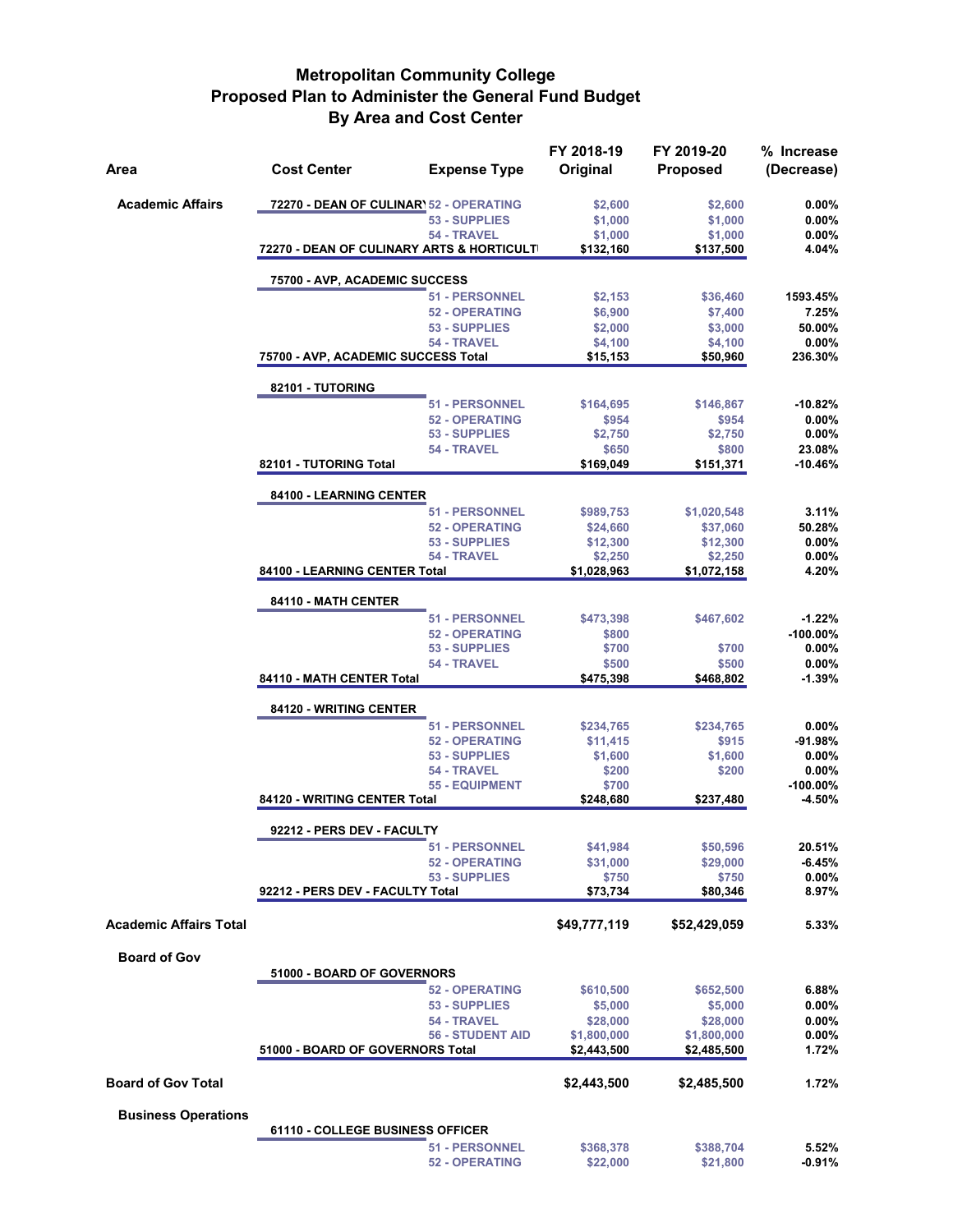| Area                       | <b>Cost Center</b>                       | <b>Expense Type</b>                                              | FY 2018-19<br>Original | FY 2019-20<br><b>Proposed</b> | % Increase<br>(Decrease) |  |  |  |  |
|----------------------------|------------------------------------------|------------------------------------------------------------------|------------------------|-------------------------------|--------------------------|--|--|--|--|
| <b>Business Operations</b> | 61110 - COLLEGE BUSINES 53 - SUPPLIES    |                                                                  | \$2,400                | \$1,300                       | -45.83%                  |  |  |  |  |
|                            |                                          | 54 - TRAVEL                                                      | \$2,445                | \$2,200                       | $-10.02%$<br>4.75%       |  |  |  |  |
|                            |                                          | 61110 - COLLEGE BUSINESS OFFICER Total<br>\$395,223<br>\$414,004 |                        |                               |                          |  |  |  |  |
|                            | 61120 - ACCOUNTING SERVICES              |                                                                  |                        |                               |                          |  |  |  |  |
|                            |                                          | 51 - PERSONNEL                                                   | \$435,806              | \$452,844                     | 3.91%                    |  |  |  |  |
|                            |                                          | <b>52 - OPERATING</b><br>53 - SUPPLIES                           | \$52,610<br>\$2,250    | \$34,160<br>\$1,750           | $-35.07%$<br>$-22.22%$   |  |  |  |  |
|                            |                                          | 54 - TRAVEL                                                      | \$2,350                | \$2,425                       | 3.19%                    |  |  |  |  |
|                            |                                          | <b>55 - EQUIPMENT</b>                                            | \$1,000                |                               | $-100.00\%$              |  |  |  |  |
|                            | 61120 - ACCOUNTING SERVICES Total        |                                                                  | \$494,016              | \$491,179                     | $-0.57%$                 |  |  |  |  |
|                            | 61130 - STUDENT FINANCIAL SERVICES       |                                                                  |                        |                               |                          |  |  |  |  |
|                            |                                          | 51 - PERSONNEL                                                   | \$594,220              | \$614,172                     | 3.36%                    |  |  |  |  |
|                            |                                          | <b>52 - OPERATING</b><br>53 - SUPPLIES                           | \$218,350<br>\$3,000   | \$232,150<br>\$3,000          | 6.32%<br>0.00%           |  |  |  |  |
|                            |                                          | 54 - TRAVEL                                                      | \$2,950                | \$2,950                       | 0.00%                    |  |  |  |  |
|                            | 61130 - STUDENT FINANCIAL SERVICES Total |                                                                  | \$818,520              | \$852,272                     | 4.12%                    |  |  |  |  |
|                            | 61150 - FOUNDATION&GRANTS ACCOUNTING     |                                                                  |                        |                               |                          |  |  |  |  |
|                            |                                          | <b>51 - PERSONNEL</b>                                            | \$251,724              | \$175,347                     | $-30.34%$                |  |  |  |  |
|                            |                                          | <b>52 - OPERATING</b>                                            | \$3,000                | \$2,000                       | $-33.33%$                |  |  |  |  |
|                            |                                          | 53 - SUPPLIES                                                    | \$1,000                | \$700                         | $-30.00\%$               |  |  |  |  |
|                            | 61150 - FOUNDATION&GRANTS ACCOUNTING To  | 54 - TRAVEL                                                      | \$2,700<br>\$258,424   | \$1,775<br>\$179,822          | $-34.26%$<br>$-30.42%$   |  |  |  |  |
|                            |                                          |                                                                  |                        |                               |                          |  |  |  |  |
|                            | <b>61160 - FOUNDATION ACCOUNTING</b>     |                                                                  |                        |                               |                          |  |  |  |  |
|                            |                                          | <b>51 - PERSONNEL</b><br><b>52 - OPERATING</b>                   |                        | \$190,202                     | N/A<br>N/A               |  |  |  |  |
|                            |                                          | 53 - SUPPLIES                                                    |                        | \$3,375<br>\$400              | N/A                      |  |  |  |  |
|                            | 61160 - FOUNDATION ACCOUNTING Total      |                                                                  |                        | \$193,977                     | N/A                      |  |  |  |  |
|                            | 62210 - PURCH/ACCOUNTS PAYABLE           |                                                                  |                        |                               |                          |  |  |  |  |
|                            |                                          | 51 - PERSONNEL                                                   | \$349,541              | \$371,401                     | 6.25%                    |  |  |  |  |
|                            |                                          | <b>52 - OPERATING</b>                                            | \$16,600               | \$16,600                      | $0.00\%$                 |  |  |  |  |
|                            |                                          | 53 - SUPPLIES                                                    | \$6,050                | \$6,050                       | $0.00\%$                 |  |  |  |  |
|                            | 62210 - PURCH/ACCOUNTS PAYABLE Total     | 54 - TRAVEL                                                      | \$1,600<br>\$373,791   | \$1,600<br>\$395,651          | $0.00\%$<br>5.85%        |  |  |  |  |
|                            |                                          |                                                                  |                        |                               |                          |  |  |  |  |
|                            | 62220 - CENTRAL STORES                   | 51 - PERSONNEL                                                   | \$399,007              | \$377,203                     | $-5.46%$                 |  |  |  |  |
|                            |                                          | <b>52 - OPERATING</b>                                            | \$17,359               | \$17,359                      | $0.00\%$                 |  |  |  |  |
|                            |                                          | 53 - SUPPLIES                                                    | \$9,900                | \$9,900                       | $0.00\%$                 |  |  |  |  |
|                            |                                          | 54 - TRAVEL                                                      | \$2,000                | \$2,000                       | 0.00%                    |  |  |  |  |
|                            | 62220 - CENTRAL STORES Total             | <b>55 - EQUIPMENT</b>                                            | \$4.100<br>\$432,366   | \$6,900<br>\$413,362          | 68.29%<br>-4.40%         |  |  |  |  |
|                            | 62230 - AREA WIDE COLL SVCS              |                                                                  |                        |                               |                          |  |  |  |  |
|                            |                                          | <b>52 - OPERATING</b>                                            | \$1,625,000            | \$1,605,000                   | $-1.23%$                 |  |  |  |  |
|                            | 62230 - AREA WIDE COLL SVCS Total        |                                                                  | \$1,625,000            | \$1,605,000                   | $-1.23%$                 |  |  |  |  |
|                            | 62310 - PUBLIC SAFETY                    |                                                                  |                        |                               |                          |  |  |  |  |
|                            |                                          | 51 - PERSONNEL                                                   | \$2,164,658            | \$2,239,033                   | 3.44%                    |  |  |  |  |
|                            |                                          | <b>52 - OPERATING</b>                                            | \$154,055              | \$161,078                     | 4.56%                    |  |  |  |  |
|                            |                                          | 53 - SUPPLIES<br>54 - TRAVEL                                     | \$54,540               | \$57,046                      | 4.59%                    |  |  |  |  |
|                            |                                          | <b>55 - EQUIPMENT</b>                                            | \$4,725<br>\$127,706   | \$3,725<br>\$60,346           | $-21.16%$<br>$-52.75%$   |  |  |  |  |
|                            | 62310 - PUBLIC SAFETY Total              |                                                                  | \$2,505,683            | \$2,521,228                   | 0.62%                    |  |  |  |  |
|                            | 84202 - MILITARY/VETERANS SERVICES       |                                                                  |                        |                               |                          |  |  |  |  |
|                            |                                          | <b>51 - PERSONNEL</b>                                            | \$234,469              | \$319,079                     | 36.09%                   |  |  |  |  |
|                            |                                          | <b>52 - OPERATING</b>                                            | \$5,200                | \$5,200                       | $0.00\%$                 |  |  |  |  |
|                            |                                          | 53 - SUPPLIES                                                    | \$1,500                | \$1,500                       | $0.00\%$                 |  |  |  |  |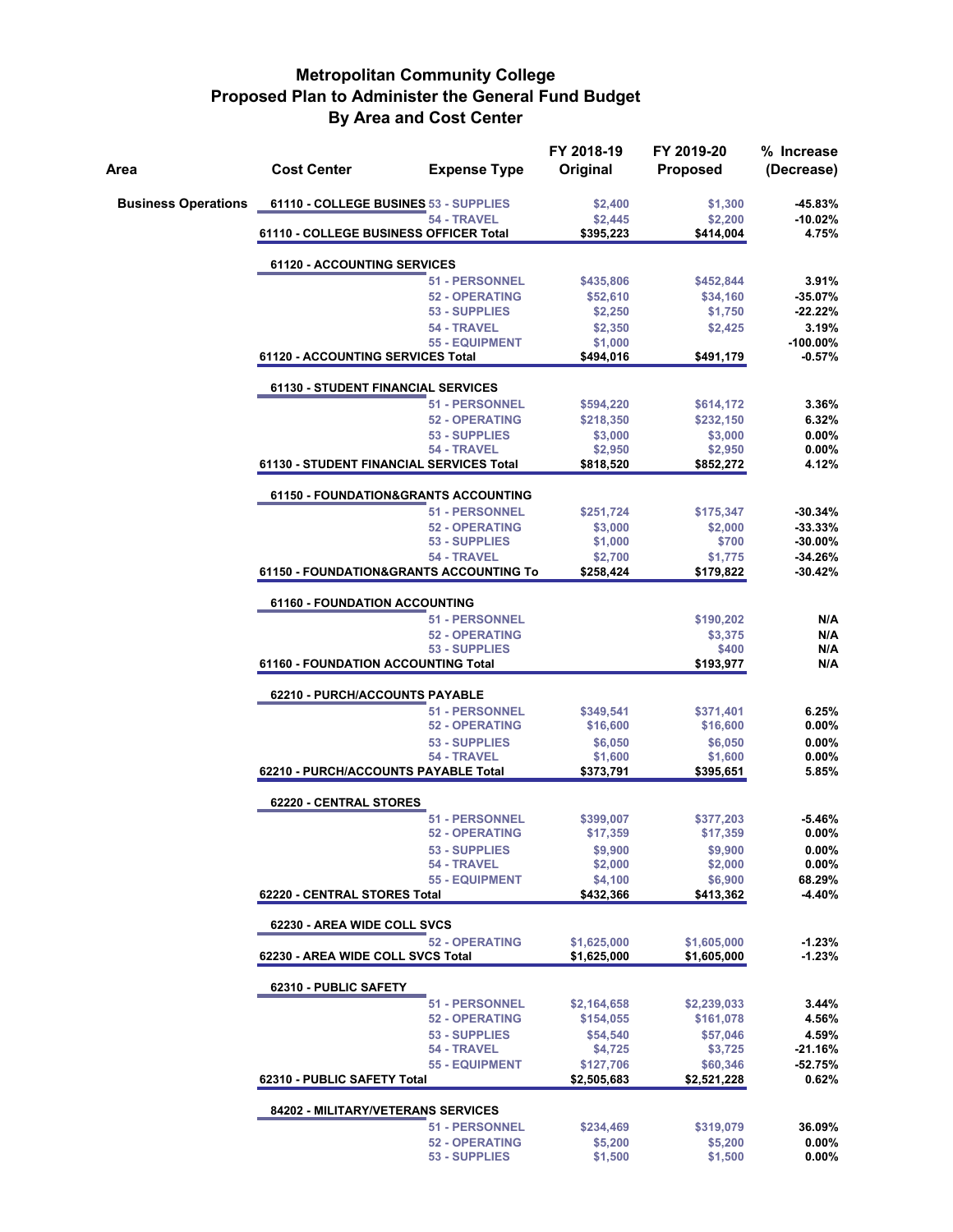| Area                             | <b>Cost Center</b>                                    | <b>Expense Type</b>                                                     | FY 2018-19<br>Original   | FY 2019-20<br><b>Proposed</b> | % Increase<br>(Decrease) |  |  |  |
|----------------------------------|-------------------------------------------------------|-------------------------------------------------------------------------|--------------------------|-------------------------------|--------------------------|--|--|--|
| <b>Business Operations</b>       | 84202 - MILITARY/VETERANS SERVICES Total              |                                                                         | \$241,169                | \$325,779                     | 35.08%                   |  |  |  |
|                                  | 85300 - FINANCIAL AID                                 |                                                                         |                          |                               |                          |  |  |  |
|                                  |                                                       | <b>51 - PERSONNEL</b>                                                   | \$1,586,550              | \$1,568,680                   | $-1.13%$                 |  |  |  |
|                                  |                                                       | <b>52 - OPERATING</b>                                                   | \$55,242                 | \$55,242                      | $0.00\%$                 |  |  |  |
|                                  |                                                       | 53 - SUPPLIES                                                           | \$12,530                 | \$12,530                      | 0.00%                    |  |  |  |
|                                  |                                                       | 54 - TRAVEL                                                             | \$7,500                  | \$7,500                       | 0.00%                    |  |  |  |
|                                  | 85300 - FINANCIAL AID Total                           | <b>56 - STUDENT AID</b>                                                 | \$767,795<br>\$2,429,617 | \$767,795<br>\$2,411,747      | 0.00%<br>$-0.74%$        |  |  |  |
| <b>Business Operations Total</b> |                                                       |                                                                         | \$9,573,809              | \$9,804,021                   | 2.40%                    |  |  |  |
| <b>Facilities</b>                |                                                       |                                                                         |                          |                               |                          |  |  |  |
|                                  | <b>62243 - SUSTAINABILITY OPERATIONS</b>              |                                                                         |                          |                               |                          |  |  |  |
|                                  |                                                       | <b>51 - PERSONNEL</b>                                                   | \$34,716                 | \$37,285                      | 7.40%                    |  |  |  |
|                                  |                                                       | <b>52 - OPERATING</b>                                                   | \$3,258                  | \$33,200                      | 919.03%                  |  |  |  |
|                                  |                                                       | 53 - SUPPLIES                                                           | \$600                    | \$600                         | 0.00%                    |  |  |  |
|                                  | 62243 - SUSTAINABILITY OPERATIONS Total               | 54 - TRAVEL                                                             | \$38,574                 | \$3,000<br>\$74,085           | N/A<br>92.06%            |  |  |  |
|                                  | 63410 - FACILITIES MANAGEMENT                         |                                                                         |                          |                               |                          |  |  |  |
|                                  |                                                       | 51 - PERSONNEL                                                          | \$672,465                | \$772,029                     | 14.81%                   |  |  |  |
|                                  |                                                       | <b>52 - OPERATING</b>                                                   | \$38,100                 | \$28,750                      | $-24.54%$                |  |  |  |
|                                  |                                                       | 53 - SUPPLIES                                                           | \$13,250                 | \$13,250                      | $0.00\%$                 |  |  |  |
|                                  |                                                       | 54 - TRAVEL                                                             | \$1,000                  | \$1,000                       | 0.00%                    |  |  |  |
|                                  |                                                       | <b>55 - EQUIPMENT</b>                                                   | \$152,000                | \$150,000                     | $-1.32%$                 |  |  |  |
|                                  |                                                       | 10.06%<br>63410 - FACILITIES MANAGEMENT Total<br>\$876,815<br>\$965,029 |                          |                               |                          |  |  |  |
|                                  | <b>63420 - FACILITIES PLANNING &amp; CONSTRUCTION</b> |                                                                         | \$262,984                | 4.92%                         |                          |  |  |  |
|                                  |                                                       | 51 - PERSONNEL<br><b>52 - OPERATING</b>                                 | \$250,652<br>\$34,369    | \$35,580                      | 3.52%                    |  |  |  |
|                                  |                                                       | 53 - SUPPLIES                                                           | \$3,350                  | \$3,300                       | $-1.49%$                 |  |  |  |
|                                  |                                                       | 54 - TRAVEL                                                             | \$3,000                  | \$3,000                       | 0.00%                    |  |  |  |
|                                  |                                                       | <b>55 - EQUIPMENT</b>                                                   |                          | \$4,000                       | N/A                      |  |  |  |
|                                  | 63420 - FACILITIES PLANNING & CONSTRUCTION            |                                                                         | \$291,371                | \$308,864                     | 6.00%                    |  |  |  |
|                                  | 63510 - UTILITIES                                     |                                                                         |                          |                               |                          |  |  |  |
|                                  |                                                       | <b>52 - OPERATING</b>                                                   | \$1,955,355              | \$2,123,000                   | 8.57%                    |  |  |  |
|                                  | 63510 - UTILITIES Total                               |                                                                         | \$1,955,355              | \$2,123,000                   | 8.57%                    |  |  |  |
|                                  | 63520 - RENT & CAM                                    |                                                                         |                          |                               |                          |  |  |  |
|                                  | 63520 - RENT & CAM Total                              | <b>52 - OPERATING</b>                                                   | \$486,000<br>\$486,000   | \$581,400<br>\$581,400        | 19.63%<br>19.63%         |  |  |  |
|                                  | <b>63610 - VEHICLE MAINTENANCE</b>                    |                                                                         |                          |                               |                          |  |  |  |
|                                  |                                                       | <b>51 - PERSONNEL</b>                                                   | \$165,002                | \$168,935                     | 2.38%                    |  |  |  |
|                                  |                                                       | <b>52 - OPERATING</b>                                                   | \$5,020                  | \$3,780                       | $-24.70%$                |  |  |  |
|                                  |                                                       | 53 - SUPPLIES                                                           | \$5,730                  | \$5,890                       | 2.79%                    |  |  |  |
|                                  |                                                       | 54 - TRAVEL                                                             | \$300                    | \$300                         | 0.00%                    |  |  |  |
|                                  |                                                       | <b>55 - EQUIPMENT</b>                                                   |                          | \$1,000                       | N/A<br>2.19%             |  |  |  |
|                                  | 63610 - VEHICLE MAINTENANCE Total                     |                                                                         | \$176,052                | \$179,905                     |                          |  |  |  |
|                                  | <b>63612 - BLDG MAINTENANCE</b>                       |                                                                         |                          |                               |                          |  |  |  |
|                                  |                                                       | <b>51 - PERSONNEL</b>                                                   | \$2,153,022              | \$2,218,098                   | 3.02%                    |  |  |  |
|                                  |                                                       | <b>52 - OPERATING</b>                                                   | \$990,640                | \$1,001,400                   | 1.09%                    |  |  |  |
|                                  |                                                       | 53 - SUPPLIES                                                           | \$414,320                | \$423,440                     | 2.20%                    |  |  |  |
|                                  |                                                       | 54 - TRAVEL<br><b>55 - EQUIPMENT</b>                                    | \$850<br>\$69,115        | \$1,250<br>\$302,795          | 47.06%<br>338.10%        |  |  |  |
|                                  | 63612 - BLDG MAINTENANCE Total                        |                                                                         | \$3,627,947              | \$3,946,983                   | 8.79%                    |  |  |  |
|                                  | 63613 - CUSTODIAL SERVICES                            |                                                                         |                          |                               |                          |  |  |  |
|                                  |                                                       | <b>51 - PERSONNEL</b>                                                   | \$2,242,405              | \$2,326,062                   | 3.73%                    |  |  |  |
|                                  |                                                       | <b>52 - OPERATING</b>                                                   | \$608,660                | \$642,360                     | 5.54%                    |  |  |  |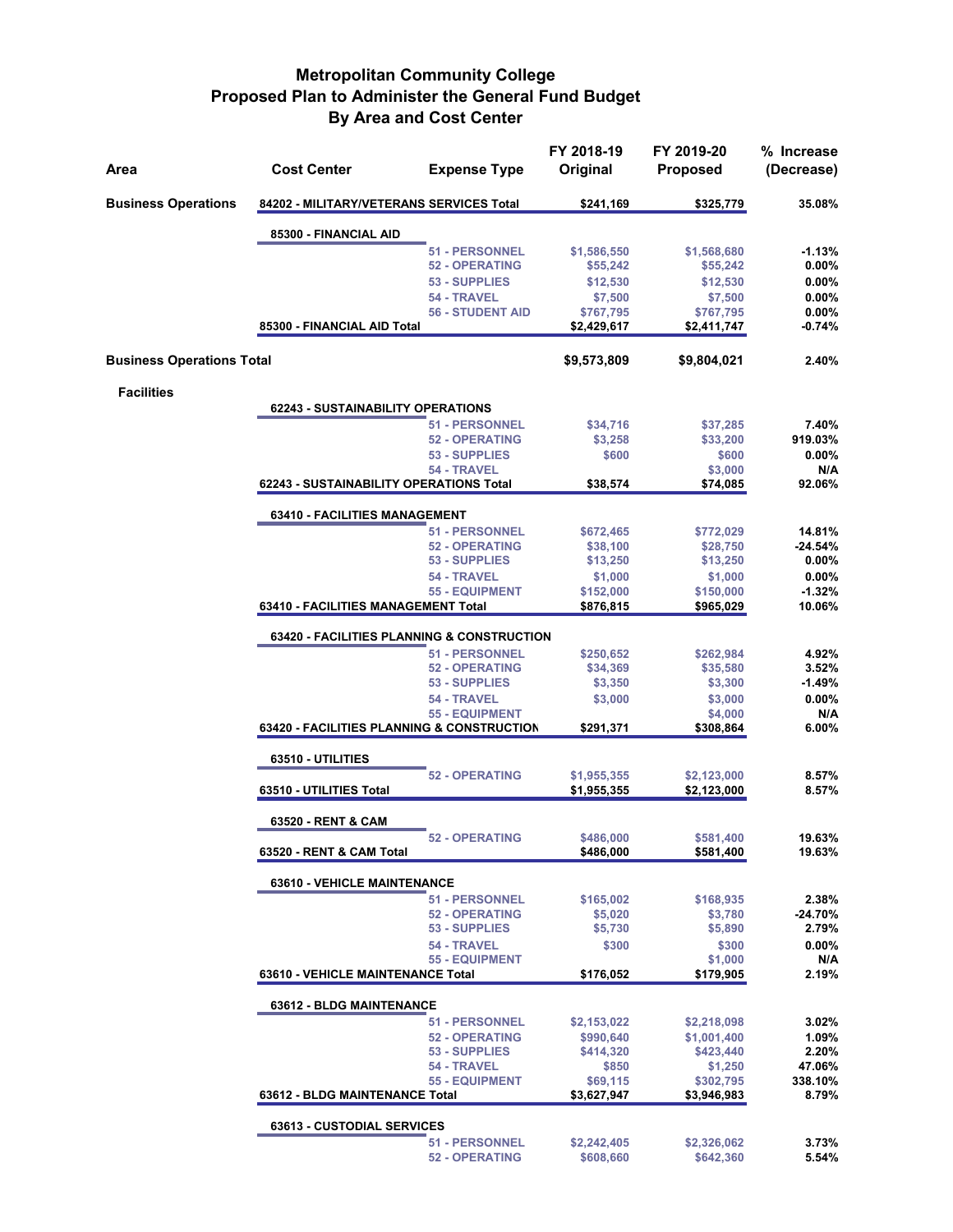| Area                    | <b>Cost Center</b>                                          | <b>Expense Type</b>                    | FY 2018-19<br>Original | FY 2019-20<br><b>Proposed</b> | % Increase<br>(Decrease) |  |  |
|-------------------------|-------------------------------------------------------------|----------------------------------------|------------------------|-------------------------------|--------------------------|--|--|
| <b>Facilities</b>       | 63613 - CUSTODIAL SERVIC 53 - SUPPLIES                      |                                        | \$151,570              | \$155,450                     | 2.56%                    |  |  |
|                         |                                                             | 54 - TRAVEL                            | \$950                  | \$950                         | $0.00\%$                 |  |  |
|                         |                                                             | <b>55 - EQUIPMENT</b>                  | \$62,800               | \$18,750                      | $-70.14%$                |  |  |
|                         | 63613 - CUSTODIAL SERVICES Total                            |                                        | \$3,066,385            | \$3,143,572                   | 2.52%                    |  |  |
|                         | 63615 - GROUNDS DEPARTMENT                                  |                                        |                        |                               |                          |  |  |
|                         |                                                             | 51 - PERSONNEL                         | \$573,919              | \$604,995                     | 5.41%                    |  |  |
|                         |                                                             | <b>52 - OPERATING</b><br>53 - SUPPLIES | \$610,885<br>\$180,760 | \$608,855<br>\$181,020        | $-0.33%$<br>0.14%        |  |  |
|                         |                                                             | <b>55 - EQUIPMENT</b>                  | \$118,075              | \$74,150                      | $-37.20%$                |  |  |
|                         | 63615 - GROUNDS DEPARTMENT Total                            |                                        | \$1,483,639            | \$1,469,020                   | $-0.99%$                 |  |  |
|                         | 63800 - ENVIR HEALTH/SAFETY                                 |                                        |                        |                               |                          |  |  |
|                         |                                                             | 51 - PERSONNEL                         | \$93,009               | \$96,806                      | 4.08%                    |  |  |
|                         |                                                             | <b>52 - OPERATING</b>                  | \$24,240               | \$38,129                      | 57.30%                   |  |  |
|                         |                                                             | 53 - SUPPLIES                          | \$20,200               | \$7,500                       | $-62.87%$                |  |  |
|                         | 63800 - ENVIR HEALTH/SAFETY Total                           |                                        | \$137,449              | \$142,435                     | 3.63%                    |  |  |
|                         | 72243 - SUSTAINABILITY ACADEMIC SUPPORT                     |                                        |                        |                               |                          |  |  |
|                         |                                                             | <b>51 - PERSONNEL</b>                  | \$35,079               | \$37,648                      | 7.32%                    |  |  |
|                         |                                                             | <b>52 - OPERATING</b>                  | \$1,800                | \$5,750                       | 219.44%                  |  |  |
|                         |                                                             | 53 - SUPPLIES                          | \$400                  | \$400                         | 0.00%                    |  |  |
|                         | 72243 - SUSTAINABILITY ACADEMIC SUPPORT TO                  | 54 - TRAVEL                            | \$100<br>\$37,379      | \$4,375<br>\$48,173           | 4275.00%<br>28.88%       |  |  |
| <b>Facilities Total</b> |                                                             |                                        | \$12,176,966           | \$12,982,466                  | 6.61%                    |  |  |
|                         |                                                             |                                        |                        |                               |                          |  |  |
| <b>President's Area</b> | <b>11281 - GREAT PLAINS THEATER CONFERENCE</b>              |                                        |                        |                               |                          |  |  |
|                         |                                                             | <b>51 - PERSONNEL</b>                  | \$83,116               |                               | $-100.00\%$              |  |  |
|                         | <b>11281 - GREAT PLAINS THEATER CONFERENCE</b>              |                                        | \$83,116               |                               | $-100.00\%$              |  |  |
|                         | 52100 - PRESIDENT'S OFFICE                                  |                                        |                        |                               |                          |  |  |
|                         |                                                             | <b>51 - PERSONNEL</b>                  | \$636,605              | \$717,835                     | 12.76%                   |  |  |
|                         |                                                             | <b>52 - OPERATING</b>                  | \$336,635              | \$327,445                     | $-2.73%$                 |  |  |
|                         |                                                             | 53 - SUPPLIES                          | \$5,500                | \$4,650                       | $-15.45%$                |  |  |
|                         |                                                             | 54 - TRAVEL                            | \$11,250               | \$14,250                      | 26.67%                   |  |  |
|                         | 52100 - PRESIDENT'S OFFICE Total                            |                                        | \$989,990              | \$1,064,180                   | 7.49%                    |  |  |
|                         | 52120 - EQUITY AND DIVERSITY                                |                                        |                        |                               |                          |  |  |
|                         |                                                             | 51 - PERSONNEL                         | \$206,343              | \$207,865                     | 0.74%                    |  |  |
|                         |                                                             | <b>52 - OPERATING</b>                  | \$29,675               | \$44,175                      | 48.86%                   |  |  |
|                         |                                                             | 53 - SUPPLIES                          | \$4,000                | \$4,000                       | $0.00\%$                 |  |  |
|                         | 52120 - EQUITY AND DIVERSITY Total                          | 54 - TRAVEL                            | \$5,100<br>\$245,118   | \$5,400<br>\$261,440          | 5.88%<br>6.66%           |  |  |
|                         | 52130 - LEGAL/LABOR NEGOTIATIONS                            |                                        |                        |                               |                          |  |  |
|                         |                                                             | 51 - PERSONNEL                         | \$158,354              | \$164,876                     | 4.12%                    |  |  |
|                         |                                                             | <b>52 - OPERATING</b>                  | \$8,776                | \$8,776                       | 0.00%                    |  |  |
|                         |                                                             | 53 - SUPPLIES                          | \$600                  | \$600                         | $0.00\%$                 |  |  |
|                         |                                                             | 54 - TRAVEL                            | \$2,500                | \$2,500                       | $0.00\%$                 |  |  |
|                         | 52130 - LEGAL/LABOR NEGOTIATIONS Total                      |                                        | \$170,230              | \$176,752                     | 3.83%                    |  |  |
|                         | 52150 - HUMAN RESOURCES                                     |                                        |                        |                               |                          |  |  |
|                         |                                                             | 51 - PERSONNEL                         | \$945,495              | \$982,041                     | 3.87%                    |  |  |
|                         |                                                             | <b>52 - OPERATING</b>                  | \$190,300              | \$160,250                     | $-15.79%$                |  |  |
|                         |                                                             | 53 - SUPPLIES                          | \$5,500                | \$5,500                       | 0.00%                    |  |  |
|                         |                                                             | 54 - TRAVEL                            | \$6,200                | \$2,500                       | $-59.68%$                |  |  |
|                         | 52150 - HUMAN RESOURCES Total<br>\$1,150,291<br>\$1,147,495 |                                        |                        |                               |                          |  |  |
|                         | 52200 - MARKETING, BRAND & COMMUNICATION                    |                                        |                        |                               |                          |  |  |
|                         |                                                             | <b>51 - PERSONNEL</b>                  | \$930,088              | \$878,789                     | $-5.52%$                 |  |  |
|                         |                                                             | <b>52 - OPERATING</b>                  | \$2,067,000            | \$1,952,297                   | $-5.55%$                 |  |  |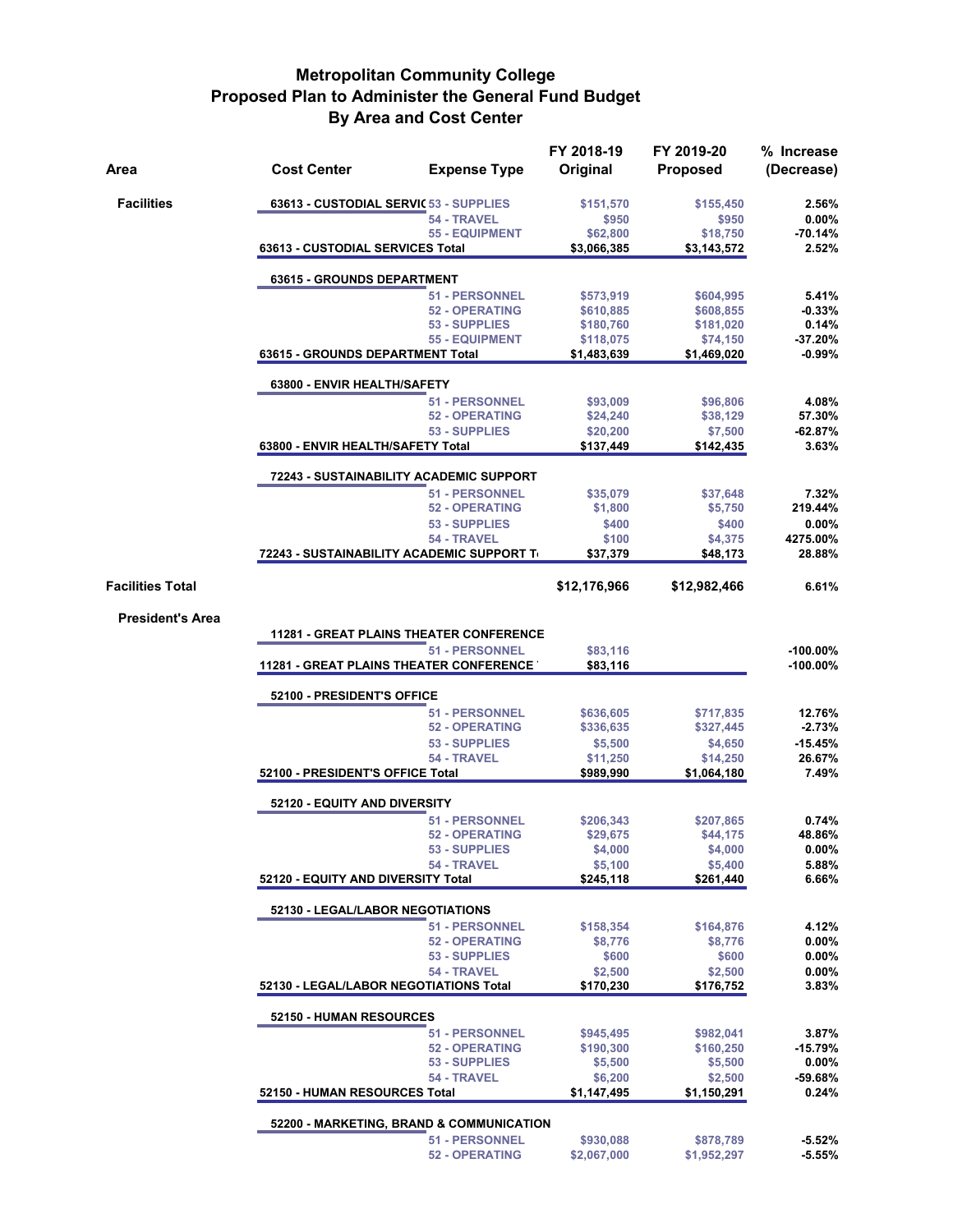| Area                    | <b>Cost Center</b>                                                     | <b>Expense Type</b>                            | FY 2018-19<br>Original | FY 2019-20<br><b>Proposed</b> | % Increase<br>(Decrease) |  |  |  |
|-------------------------|------------------------------------------------------------------------|------------------------------------------------|------------------------|-------------------------------|--------------------------|--|--|--|
| <b>President's Area</b> | 52200 - MARKETING, BRAN 53 - SUPPLIES                                  |                                                | \$4,000                | \$4,000                       | $0.00\%$                 |  |  |  |
|                         |                                                                        | 54 - TRAVEL                                    | \$16,499               | \$16,499                      | $0.00\%$<br>$-5.50%$     |  |  |  |
|                         | 52200 - MARKETING, BRAND & COMMUNICATION<br>\$3,017,587<br>\$2,851,585 |                                                |                        |                               |                          |  |  |  |
|                         | 52207 - MARKETING-ADVERTISING CONTROL                                  |                                                |                        |                               |                          |  |  |  |
|                         | 52207 - MARKETING-ADVERTISING CONTROL Tot                              | <b>52 - OPERATING</b>                          | \$200,000<br>\$200,000 | \$200,000<br>\$200,000        | $0.00\%$<br>$0.00\%$     |  |  |  |
|                         |                                                                        |                                                |                        |                               |                          |  |  |  |
|                         | 52208 - SPECIAL EVENTS                                                 |                                                |                        |                               |                          |  |  |  |
|                         |                                                                        | <b>51 - PERSONNEL</b><br><b>52 - OPERATING</b> | \$479,977<br>\$125,300 | \$503,435<br>\$103,700        | 4.89%<br>$-17.24%$       |  |  |  |
|                         |                                                                        | 53 - SUPPLIES                                  | \$6,800                | \$6,800                       | $0.00\%$                 |  |  |  |
|                         |                                                                        | 54 - TRAVEL                                    | \$900                  | \$900                         | 0.00%                    |  |  |  |
|                         | 52208 - SPECIAL EVENTS Total                                           | 55 - EQUIPMENT                                 | \$42,500<br>\$655,477  | \$14,100<br>\$628,935         | $-66.82%$<br>-4.05%      |  |  |  |
|                         |                                                                        |                                                |                        |                               |                          |  |  |  |
|                         | 52301 - FOUNDATION                                                     |                                                |                        |                               |                          |  |  |  |
|                         |                                                                        | <b>51 - PERSONNEL</b><br><b>52 - OPERATING</b> | \$486,960<br>\$64,395  | \$492,245<br>\$73,075         | 1.09%<br>13.48%          |  |  |  |
|                         |                                                                        | 53 - SUPPLIES                                  | \$6,375                | \$4,875                       | $-23.53%$                |  |  |  |
|                         |                                                                        | 54 - TRAVEL                                    | \$12,500               | \$13,000                      | 4.00%                    |  |  |  |
|                         | 52301 - FOUNDATION Total                                               |                                                | \$570,230              | \$583,195                     | 2.27%                    |  |  |  |
|                         | 52400 - EXTERNAL RELATIONS                                             |                                                |                        |                               |                          |  |  |  |
|                         |                                                                        | <b>52 - OPERATING</b>                          | \$103,000              | \$103,000                     | $0.00\%$                 |  |  |  |
|                         | 52400 - EXTERNAL RELATIONS Total                                       |                                                | \$103,000              | \$103,000                     | $0.00\%$                 |  |  |  |
|                         | 52405 - COMMUNITY RELATIONS                                            |                                                |                        |                               |                          |  |  |  |
|                         |                                                                        | <b>52 - OPERATING</b>                          | \$18,000               | \$28,125                      | 56.25%                   |  |  |  |
|                         | 52405 - COMMUNITY RELATIONS Total                                      |                                                | \$18,000               | \$28,125                      | 56.25%                   |  |  |  |
|                         | 82009 - GRADUATION                                                     |                                                |                        |                               |                          |  |  |  |
|                         |                                                                        | <b>52 - OPERATING</b>                          | \$39,100               | \$39,100                      | $0.00\%$                 |  |  |  |
|                         |                                                                        | 53 - SUPPLIES                                  | \$2,000                | \$2,000                       | 0.00%                    |  |  |  |
|                         | 82009 - GRADUATION Total                                               |                                                | \$41,100               | \$41,100                      | $0.00\%$                 |  |  |  |
|                         | 82102 - SINGLE PARENT/HOMEMAKERS                                       |                                                |                        |                               |                          |  |  |  |
|                         |                                                                        | <b>51 - PERSONNEL</b>                          | \$538                  | \$83,195                      | 15363.75%                |  |  |  |
|                         |                                                                        | <b>52 - OPERATING</b><br>53 - SUPPLIES         | \$2,500<br>\$23,300    | \$2,500<br>\$21,000           | $0.00\%$<br>$-9.87%$     |  |  |  |
|                         |                                                                        | 54 - TRAVEL                                    | \$550                  | \$550                         | $0.00\%$                 |  |  |  |
|                         | 82102 - SINGLE PARENT/HOMEMAKERS Total                                 |                                                | \$26,888               | \$107,245                     | 298.86%                  |  |  |  |
|                         | 85010 - DISABILITY SUPPORT SERVICES                                    |                                                |                        |                               |                          |  |  |  |
|                         |                                                                        | <b>51 - PERSONNEL</b>                          | \$585,831              | \$755,287                     | 28.93%                   |  |  |  |
|                         |                                                                        | <b>52 - OPERATING</b>                          | \$19,120               | \$35,460                      | 85.46%                   |  |  |  |
|                         |                                                                        | 53 - SUPPLIES                                  | \$3,500                | \$5,775                       | 65.00%                   |  |  |  |
|                         |                                                                        | 54 - TRAVEL                                    | \$11,550               | \$12,900                      | 11.69%                   |  |  |  |
|                         | 85010 - DISABILITY SUPPORT SERVICES Total                              | <b>55 - EQUIPMENT</b>                          | \$12,000<br>\$632,001  | \$17,000<br>\$826,422         | 41.67%<br>30.76%         |  |  |  |
|                         |                                                                        |                                                |                        |                               |                          |  |  |  |
|                         | 85350 - SCHOLARSHIP & FINANCIAL ASSISTANCE                             | <b>51 - PERSONNEL</b>                          | \$142,132              | \$282,939                     | 99.07%                   |  |  |  |
|                         |                                                                        | <b>52 - OPERATING</b>                          |                        | \$20,000                      | N/A                      |  |  |  |
|                         |                                                                        | 53 - SUPPLIES                                  |                        | \$2,500                       | N/A                      |  |  |  |
|                         |                                                                        | 54 - TRAVEL                                    |                        | \$9,000                       | N/A                      |  |  |  |
|                         |                                                                        | <b>56 - STUDENT AID</b>                        | \$25,000               | \$25,000                      | 0.00%                    |  |  |  |
|                         | 85350 - SCHOLARSHIP & FINANCIAL ASSISTANCI                             |                                                | \$167,132              | \$339,439                     | 103.10%                  |  |  |  |
|                         | 85500 - EDUCATION ADVOCACY COUNSELING                                  |                                                |                        |                               |                          |  |  |  |
|                         |                                                                        | <b>51 - PERSONNEL</b>                          | \$529,918              | \$729,898                     | 37.74%                   |  |  |  |
|                         |                                                                        | <b>52 - OPERATING</b><br>53 - SUPPLIES         | \$33,148<br>\$1,000    | \$54,848<br>\$1,500           | 65.46%<br>50.00%         |  |  |  |
|                         |                                                                        | 54 - TRAVEL                                    | \$10,250               | \$19,490                      | 90.15%                   |  |  |  |
|                         |                                                                        |                                                |                        |                               |                          |  |  |  |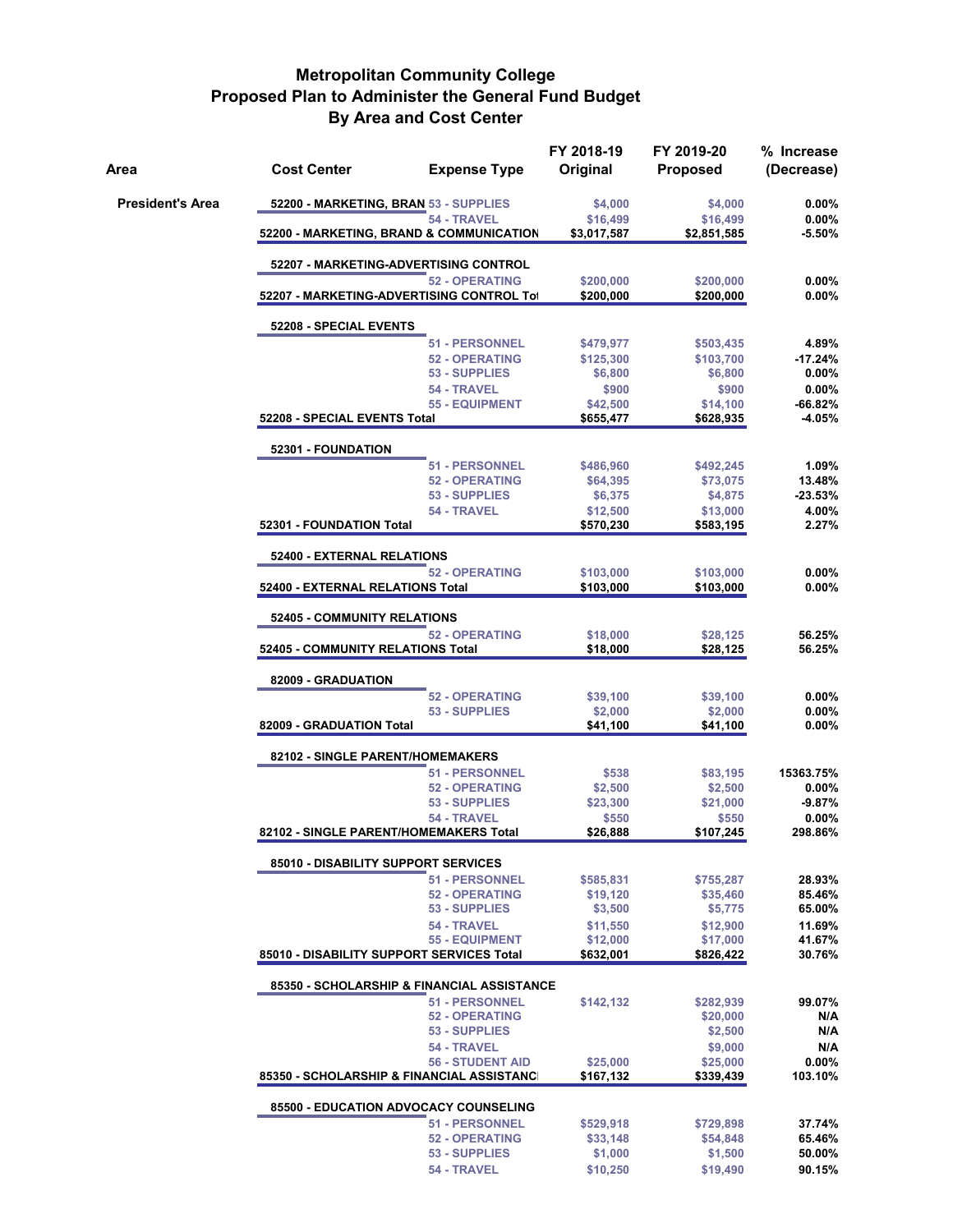| Area                              | <b>Cost Center</b>                                                                 | <b>Expense Type</b>                  | FY 2018-19<br>Original | FY 2019-20<br><b>Proposed</b> | % Increase<br>(Decrease)   |
|-----------------------------------|------------------------------------------------------------------------------------|--------------------------------------|------------------------|-------------------------------|----------------------------|
| <b>President's Area</b>           | 85500 - EDUCATION ADVOC 55 - EQUIPMENT<br>85500 - EDUCATION ADVOCACY COUNSELING To |                                      | \$4,300<br>\$578,616   | \$805,736                     | $-100.00\%$<br>39.25%      |
|                                   | 88391 - TRIO                                                                       |                                      |                        |                               |                            |
|                                   |                                                                                    | 51 - PERSONNEL                       |                        | \$0                           |                            |
|                                   | 88391 - TRIO Total                                                                 | <b>52 - OPERATING</b>                | \$3,000<br>\$3,000     | \$3,000<br>\$3,000            | 0.00%<br>0.00%             |
|                                   |                                                                                    |                                      |                        |                               |                            |
|                                   | 88395 - TRIO                                                                       |                                      |                        |                               |                            |
|                                   | 88395 - TRIO Total                                                                 | 51 - PERSONNEL                       | \$75,883<br>\$75,883   |                               | $-100.00\%$<br>$-100.00\%$ |
|                                   |                                                                                    |                                      |                        |                               |                            |
|                                   | 88396 - TRIO                                                                       | <b>51 - PERSONNEL</b>                |                        | \$78,221                      | N/A                        |
|                                   | 88396 - TRIO Total                                                                 |                                      |                        | \$78,221                      | N/A                        |
|                                   | 91210 - INTERNATIONAL ED                                                           |                                      |                        |                               |                            |
|                                   |                                                                                    | 51 - PERSONNEL                       | \$168,676              | \$175,247                     | 3.90%                      |
|                                   |                                                                                    | <b>52 - OPERATING</b>                | \$66,771               | \$73,359                      | 9.87%                      |
|                                   |                                                                                    | 53 - SUPPLIES<br>54 - TRAVEL         | \$9,000<br>\$7,510     | \$9,000<br>\$7,510            | $0.00\%$<br>$0.00\%$       |
|                                   | 91210 - INTERNATIONAL ED Total                                                     |                                      | \$251,957              | \$265,116                     | 5.22%                      |
|                                   | 91211 - SPEAKERS BUREAU                                                            |                                      |                        |                               |                            |
|                                   |                                                                                    | 51 - PERSONNEL                       | \$1,000                | \$1,000                       | 0.00%                      |
|                                   |                                                                                    | <b>52 - OPERATING</b>                | \$3,100                | \$3,100                       | 0.00%                      |
|                                   | 91211 - SPEAKERS BUREAU Total                                                      |                                      | \$4,100                | \$4,100                       | $0.00\%$                   |
|                                   | 92210 - PLANNING                                                                   |                                      |                        |                               |                            |
|                                   |                                                                                    | 51 - PERSONNEL                       | \$151,652              | \$157,808                     | 4.06%                      |
|                                   |                                                                                    | <b>52 - OPERATING</b>                | \$11,500               | \$121,500                     | 956.52%                    |
|                                   |                                                                                    | 53 - SUPPLIES<br>54 - TRAVEL         | \$1,000<br>\$6,000     | \$1,000<br>\$8,000            | $0.00\%$<br>33.33%         |
|                                   |                                                                                    | <b>55 - EQUIPMENT</b>                | \$500                  | \$3,800                       | 660.00%                    |
|                                   | 92210 - PLANNING Total                                                             |                                      | \$170,652              | \$292,108                     | 71.17%                     |
|                                   | 92211 - TRAINING AND DEVELOPMENT                                                   |                                      |                        |                               |                            |
|                                   |                                                                                    | 51 - PERSONNEL                       | \$153,103              | \$178,761                     | 16.76%                     |
|                                   |                                                                                    | <b>52 - OPERATING</b>                | \$91,700               | \$75,545                      | $-17.62%$                  |
|                                   |                                                                                    | 53 - SUPPLIES<br>54 - TRAVEL         | \$1,300<br>\$2,000     | \$1,800<br>\$2,000            | 38.46%<br>$0.00\%$         |
|                                   | 92211 - TRAINING AND DEVELOPMENT Total                                             |                                      | \$248,103              | \$258,106                     | 4.03%                      |
|                                   | 92213 - RESEARCH                                                                   |                                      |                        |                               |                            |
|                                   |                                                                                    | 51 - PERSONNEL                       | \$460,201              | \$507,264                     | 10.23%                     |
|                                   |                                                                                    | <b>52 - OPERATING</b>                | \$100,230              | \$114,430                     | 14.17%                     |
|                                   |                                                                                    | 53 - SUPPLIES                        | \$1,250                | \$1,250                       | $0.00\%$                   |
|                                   |                                                                                    | 54 - TRAVEL<br><b>55 - EQUIPMENT</b> | \$500<br>\$1,100       | \$500<br>\$3,600              | $0.00\%$<br>227.27%        |
|                                   | 92213 - RESEARCH Total                                                             |                                      | \$563,281              | \$627,044                     | 11.32%                     |
|                                   | 92214 - GRANTS DEV/MGMT                                                            |                                      |                        |                               |                            |
|                                   |                                                                                    | 51 - PERSONNEL                       | \$174,265              | \$249,572                     | 43.21%                     |
|                                   |                                                                                    | <b>52 - OPERATING</b>                | \$49,635               | \$35,685                      | $-28.11%$                  |
|                                   |                                                                                    | 53 - SUPPLIES                        | \$1,050                | \$3,888                       | 270.24%                    |
|                                   | 92214 - GRANTS DEV/MGMT Total                                                      | 54 - TRAVEL                          | \$2,950<br>\$227,900   | \$2,950<br>\$292,095          | $0.00\%$<br>28.17%         |
| <b>President's Area Total</b>     |                                                                                    |                                      | \$10,190,856           | \$10,987,235                  | 7.81%                      |
| <b>Strategic Initiatives Area</b> |                                                                                    |                                      |                        |                               |                            |

**82103 - VETERANS CENTER**

**51 - PERSONNEL \$116,737 N/A**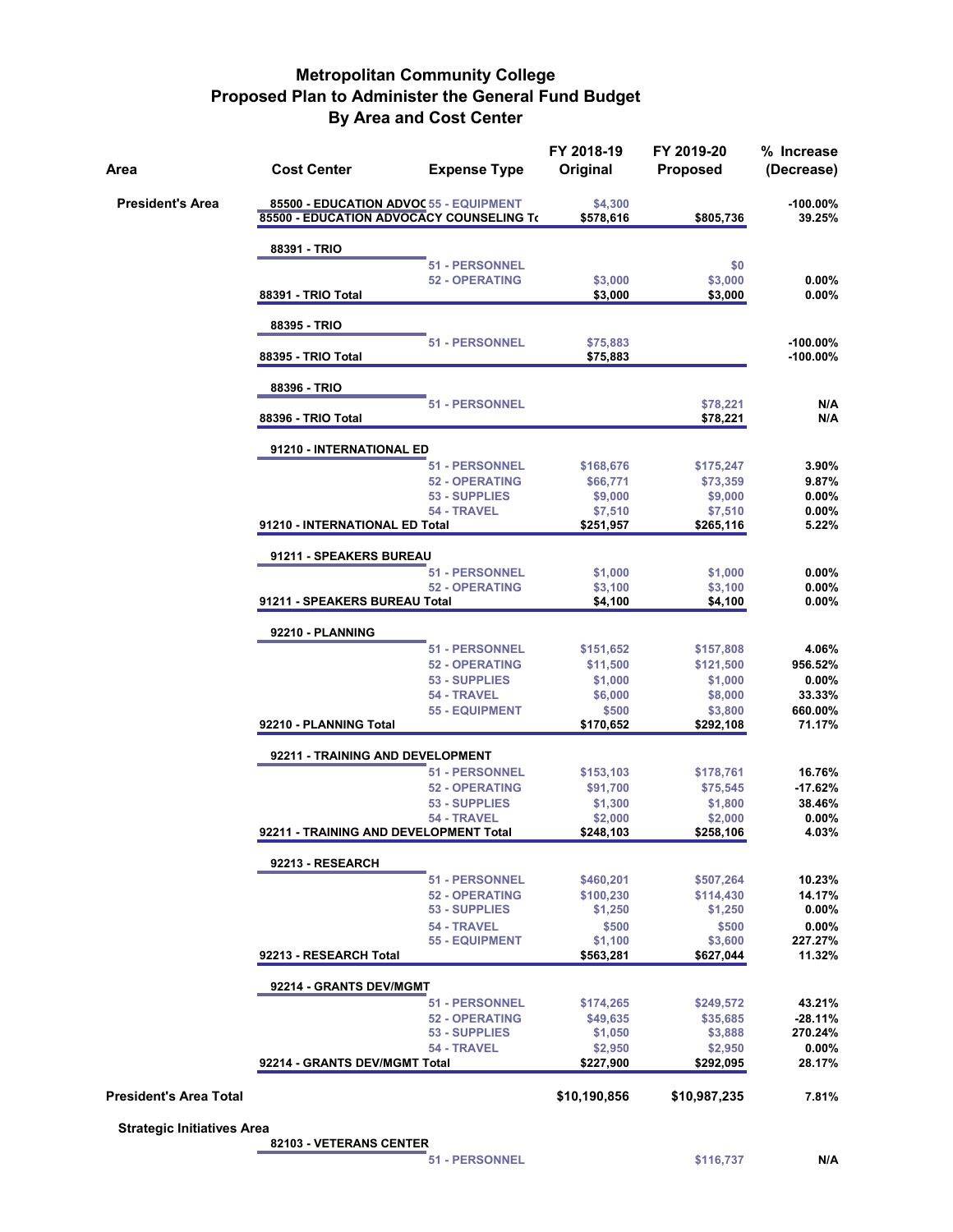| Area | <b>Cost Center</b>                                              | <b>Expense Type</b>                              | FY 2018-19<br>Original | FY 2019-20<br><b>Proposed</b> | % Increase<br>(Decrease) |
|------|-----------------------------------------------------------------|--------------------------------------------------|------------------------|-------------------------------|--------------------------|
|      | Strategic Initiatives Ar 82103 - VETERANS CENTEF 52 - OPERATING |                                                  |                        | \$15,250                      | N/A                      |
|      |                                                                 | 53 - SUPPLIES                                    |                        | \$5,000                       | N/A                      |
|      | 82103 - VETERANS CENTER Total                                   | <b>55 - EQUIPMENT</b>                            |                        | \$11,600<br>\$148,587         | N/A<br>N/A               |
|      |                                                                 |                                                  |                        |                               |                          |
|      | 86200 - OUTREACH                                                | <b>51 - PERSONNEL</b>                            |                        |                               | 6.18%                    |
|      |                                                                 | <b>52 - OPERATING</b>                            | \$475,877<br>\$203,836 | \$505,302<br>\$204,486        | 0.32%                    |
|      |                                                                 | 53 - SUPPLIES                                    | \$12,300               | \$11,600                      | $-5.69%$                 |
|      |                                                                 | 54 - TRAVEL                                      | \$19,950               | \$19,200                      | $-3.76%$                 |
|      |                                                                 | <b>55 - EQUIPMENT</b><br><b>56 - STUDENT AID</b> |                        | \$5,500                       | N/A<br>0.00%             |
|      | 86200 - OUTREACH Total                                          |                                                  | \$5,000<br>\$716,963   | \$5,000<br>\$751,088          | 4.76%                    |
|      | 86201 - CENTRAL RECORDS                                         |                                                  |                        |                               |                          |
|      |                                                                 | <b>51 - PERSONNEL</b>                            | \$536,076              | \$638,467                     | 19.10%                   |
|      |                                                                 | <b>52 - OPERATING</b>                            | \$20,150               | \$24,050                      | 19.35%                   |
|      |                                                                 | 53 - SUPPLIES                                    | \$10,000               | \$10,000                      | 0.00%                    |
|      |                                                                 | 54 - TRAVEL<br><b>55 - EQUIPMENT</b>             | \$4,100<br>\$1,500     | \$4,500<br>\$2,300            | 9.76%<br>53.33%          |
|      | 86201 - CENTRAL RECORDS Total                                   |                                                  | \$571,826              | \$679,317                     | 18.80%                   |
|      | 86202 - CENTRAL REGISTRATION                                    |                                                  |                        |                               |                          |
|      |                                                                 | 51 - PERSONNEL                                   | \$1,082,106            | \$1,089,694                   | 0.70%                    |
|      |                                                                 | <b>52 - OPERATING</b>                            | \$63,299               | \$34,239                      | $-45.91%$                |
|      |                                                                 | 53 - SUPPLIES                                    | \$3,000                | \$2,500                       | $-16.67%$                |
|      | 86202 - CENTRAL REGISTRATION Total                              | 54 - TRAVEL                                      | \$5,608<br>\$1,154,013 | \$3,307<br>\$1,129,740        | -41.03%<br>$-2.10%$      |
|      |                                                                 |                                                  |                        |                               |                          |
|      | 86210 - ENROLLMENT SERVICES ADMIN                               | 51 - PERSONNEL                                   |                        |                               | 7.62%                    |
|      |                                                                 | <b>52 - OPERATING</b>                            | \$195,879<br>\$34,375  | \$210,808<br>\$41,025         | 19.35%                   |
|      |                                                                 | 53 - SUPPLIES                                    | \$700                  | \$700                         | $0.00\%$                 |
|      |                                                                 | 54 - TRAVEL                                      | \$6,700                | \$6,700                       | $0.00\%$                 |
|      |                                                                 | <b>55 - EQUIPMENT</b>                            |                        | \$750                         | N/A                      |
|      | 86210 - ENROLLMENT SERVICES ADMIN Total                         |                                                  | \$237,654              | \$259,983                     | 9.40%                    |
|      | 88800 - CWE K-12 PARTNERSHIPS                                   |                                                  |                        |                               |                          |
|      |                                                                 | <b>51 - PERSONNEL</b>                            | \$344,168              | \$477,170                     | 38.64%                   |
|      |                                                                 | <b>52 - OPERATING</b><br>53 - SUPPLIES           | \$87,015<br>\$3,700    | \$96,070<br>\$3,000           | 10.41%<br>$-18.92%$      |
|      |                                                                 | 54 - TRAVEL                                      | \$1,500                | \$4,000                       | 166.67%                  |
|      |                                                                 | <b>55 - EQUIPMENT</b>                            | \$5,550                | \$4,050                       | $-27.03%$                |
|      | 88800 - CWE K-12 PARTNERSHIPS Total                             |                                                  | \$441,933              | \$584,290                     | 32.21%                   |
|      | 91110 - VP FOR STRATEGIC INITIATIVES                            |                                                  |                        |                               |                          |
|      |                                                                 | <b>51 - PERSONNEL</b>                            | \$537,570              | \$618,192                     | 15.00%                   |
|      |                                                                 | <b>52 - OPERATING</b>                            | \$96,336               | \$66,185                      | $-31.30%$                |
|      |                                                                 | 53 - SUPPLIES<br>54 - TRAVEL                     | \$500<br>\$2,700       | \$500<br>\$2,700              | 0.00%<br>0.00%           |
|      |                                                                 | <b>55 - EQUIPMENT</b>                            | \$14,400               |                               | $-100.00\%$              |
|      | 91110 - VP FOR STRATEGIC INITIATIVES Total                      |                                                  | \$651,506              | \$687,577                     | 5.54%                    |
|      | 93320 - INSTR DESIGN SERVICES                                   |                                                  |                        |                               |                          |
|      |                                                                 | <b>51 - PERSONNEL</b>                            | \$569,386              | \$588,262                     | 3.32%                    |
|      |                                                                 | <b>52 - OPERATING</b><br>54 - TRAVEL             | \$2,000                | \$2,000                       | $0.00\%$                 |
|      | 93320 - INSTR DESIGN SERVICES Total                             |                                                  | \$500<br>\$571,886     | \$500<br>\$590,762            | $0.00\%$<br>3.30%        |
|      | 93322 - IDS SUPPORT/DESIGN SRVCS                                |                                                  |                        |                               |                          |
|      |                                                                 | <b>51 - PERSONNEL</b>                            | \$7,536                | \$7,536                       | $0.00\%$                 |
|      |                                                                 | <b>52 - OPERATING</b>                            | \$287,207              | \$252,632                     | $-12.04%$                |
|      |                                                                 | 53 - SUPPLIES                                    | \$5,850                | \$5,830                       | $-0.34%$                 |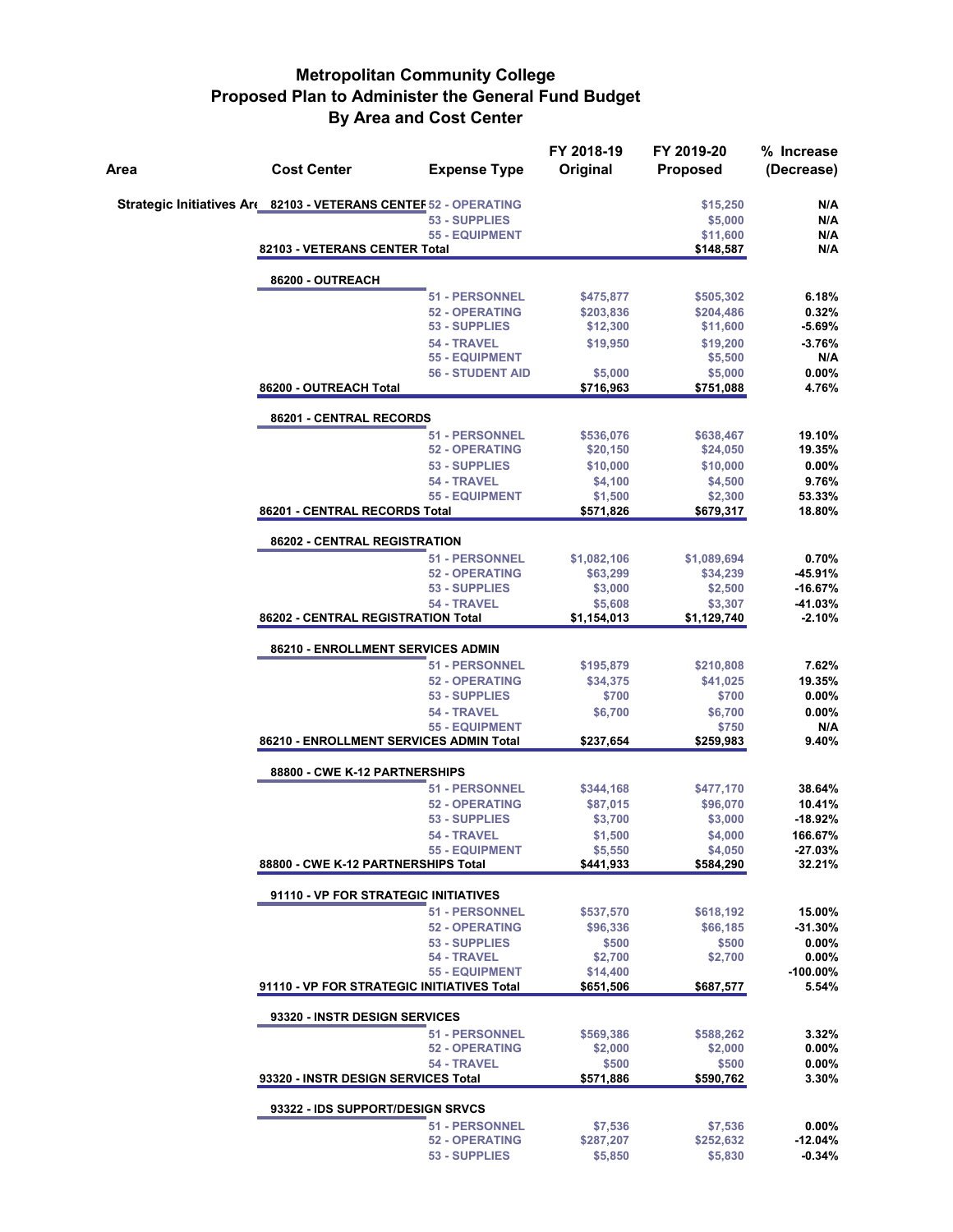| Area                                    | <b>Cost Center</b>                                            | <b>Expense Type</b>                    | FY 2018-19<br>Original  | FY 2019-20<br><b>Proposed</b> | % Increase<br>(Decrease)   |
|-----------------------------------------|---------------------------------------------------------------|----------------------------------------|-------------------------|-------------------------------|----------------------------|
|                                         | Strategic Initiatives Ar 93322 - IDS SUPPORT/DESI 54 - TRAVEL | <b>55 - EQUIPMENT</b>                  | \$500<br>\$11,600       | \$500                         | $0.00\%$<br>$-100.00\%$    |
|                                         | 93322 - IDS SUPPORT/DESIGN SRVCS Total                        |                                        | \$312,693               | \$266,498                     | $-14.77%$                  |
| <b>Strategic Initiatives Area Total</b> |                                                               |                                        | \$4,658,474             | \$5,097,843                   | 9.43%                      |
| <b>Student Services</b>                 |                                                               |                                        |                         |                               |                            |
|                                         | 04100 - STUDENT LIFE                                          |                                        |                         |                               |                            |
|                                         |                                                               | <b>52 - OPERATING</b><br>53 - SUPPLIES | \$13,350<br>\$16,400    |                               | $-100.00\%$<br>$-100.00\%$ |
|                                         | 04100 - STUDENT LIFE Total                                    |                                        | \$29,750                |                               | -100.00%                   |
|                                         | 71133 - COOP/SERVICE LEARNING                                 |                                        |                         |                               |                            |
|                                         |                                                               | 51 - PERSONNEL                         | \$8,400                 | \$25,200                      | 200.00%                    |
|                                         |                                                               | <b>52 - OPERATING</b>                  | \$500                   | \$500                         | $0.00\%$                   |
|                                         |                                                               | 53 - SUPPLIES                          | \$100                   | \$200                         | 100.00%                    |
|                                         |                                                               | 54 - TRAVEL                            | \$500                   | \$500                         | $0.00\%$                   |
|                                         | 71133 - COOP/SERVICE LEARNING Total                           | <b>55 - EQUIPMENT</b>                  | \$9,500                 | \$1,800<br>\$28,200           | N/A<br>196.84%             |
|                                         | 76201 - CAREER SERVICES                                       |                                        |                         |                               |                            |
|                                         |                                                               | <b>51 - PERSONNEL</b>                  | \$277,943               | \$300,496                     | 8.11%                      |
|                                         |                                                               | <b>52 - OPERATING</b>                  | \$69,950                | \$74,550                      | 6.58%                      |
|                                         |                                                               | 53 - SUPPLIES                          | \$1,000                 | \$1,000                       | 0.00%                      |
|                                         |                                                               | 54 - TRAVEL                            | \$700                   | \$700                         | 0.00%                      |
|                                         | 76201 - CAREER SERVICES Total                                 |                                        | \$349,593               | \$376,746                     | 7.77%                      |
|                                         | 82000 - VP CAMPUS/STUDENT AFFAIRS                             |                                        |                         |                               |                            |
|                                         |                                                               | <b>51 - PERSONNEL</b>                  | \$393,831               | \$437,116                     | 10.99%                     |
|                                         |                                                               | <b>52 - OPERATING</b>                  | \$79,360                | \$99,360                      | 25.20%                     |
|                                         |                                                               | 53 - SUPPLIES<br>54 - TRAVEL           | \$13,750<br>\$21,300    | \$13,750<br>\$23,300          | $0.00\%$<br>9.39%          |
|                                         | 82000 - VP CAMPUS/STUDENT AFFAIRS Total                       |                                        | \$508,241               | \$573,526                     | 12.85%                     |
|                                         | 82100 - CAMPUS/CENTER STUDENT SERVICES                        |                                        |                         |                               |                            |
|                                         |                                                               | 51 - PERSONNEL                         | \$1,675,843             | \$1,728,437                   | 3.14%                      |
|                                         |                                                               | <b>52 - OPERATING</b>                  | \$109,671               | \$34,546                      | $-68.50%$                  |
|                                         |                                                               | 53 - SUPPLIES                          | \$39,450                | \$43,900                      | 11.28%                     |
|                                         |                                                               | 54 - TRAVEL                            | \$10,300                | \$11,350                      | 10.19%                     |
|                                         | 82100 - CAMPUS/CENTER STUDENT SERVICES To                     | <b>55 - EQUIPMENT</b>                  | \$76,965<br>\$1,912,229 | \$9,330<br>\$1,827,563        | $-87.88%$<br>$-4.43%$      |
|                                         |                                                               |                                        |                         |                               |                            |
|                                         | 82150 - CAREER AND ACADEMIC SERVICES                          | <b>51 - PERSONNEL</b>                  | \$722,072               | \$939,566                     | 30.12%                     |
|                                         |                                                               | <b>52 - OPERATING</b>                  | \$3,900                 | \$3,650                       | $-6.41%$                   |
|                                         |                                                               | 53 - SUPPLIES                          | \$10,075                | \$9,075                       | $-9.93%$                   |
|                                         |                                                               | 54 - TRAVEL                            | \$900                   | \$900                         | 0.00%                      |
|                                         |                                                               | <b>55 - EQUIPMENT</b>                  |                         | \$8,000                       | N/A                        |
|                                         | 82150 - CAREER AND ACADEMIC SERVICES Tota                     |                                        | \$736,947               | \$961,191                     | 30.43%                     |
|                                         | 82160 - COLLEGE SUCCESS NAVIGATORS                            |                                        |                         |                               |                            |
|                                         |                                                               | <b>51 - PERSONNEL</b>                  | \$357,429               | \$389,238                     | 8.90%                      |
|                                         |                                                               | <b>52 - OPERATING</b>                  | \$7,550                 | \$100                         | $-98.68%$                  |
|                                         |                                                               | 53 - SUPPLIES<br>54 - TRAVEL           | \$1,300                 | \$1,300                       | $0.00\%$<br>75.00%         |
|                                         | 82160 - COLLEGE SUCCESS NAVIGATORS Total                      |                                        | \$2,000<br>\$368,279    | \$3,500<br>\$394,138          | 7.02%                      |
|                                         | 82200 - TESTING CENTER                                        |                                        |                         |                               |                            |
|                                         |                                                               | 51 - PERSONNEL                         | \$707,574               | \$752,865                     | 6.40%                      |
|                                         |                                                               | <b>52 - OPERATING</b>                  | \$46,886                | \$46,886                      | 0.00%                      |
|                                         |                                                               | 53 - SUPPLIES                          | \$2,000                 | \$2,000                       | $0.00\%$                   |
|                                         |                                                               | 54 - TRAVEL                            | \$1,000                 | \$1,000                       | $0.00\%$                   |
|                                         |                                                               | <b>55 - EQUIPMENT</b>                  | \$30,000                |                               | $-100.00\%$                |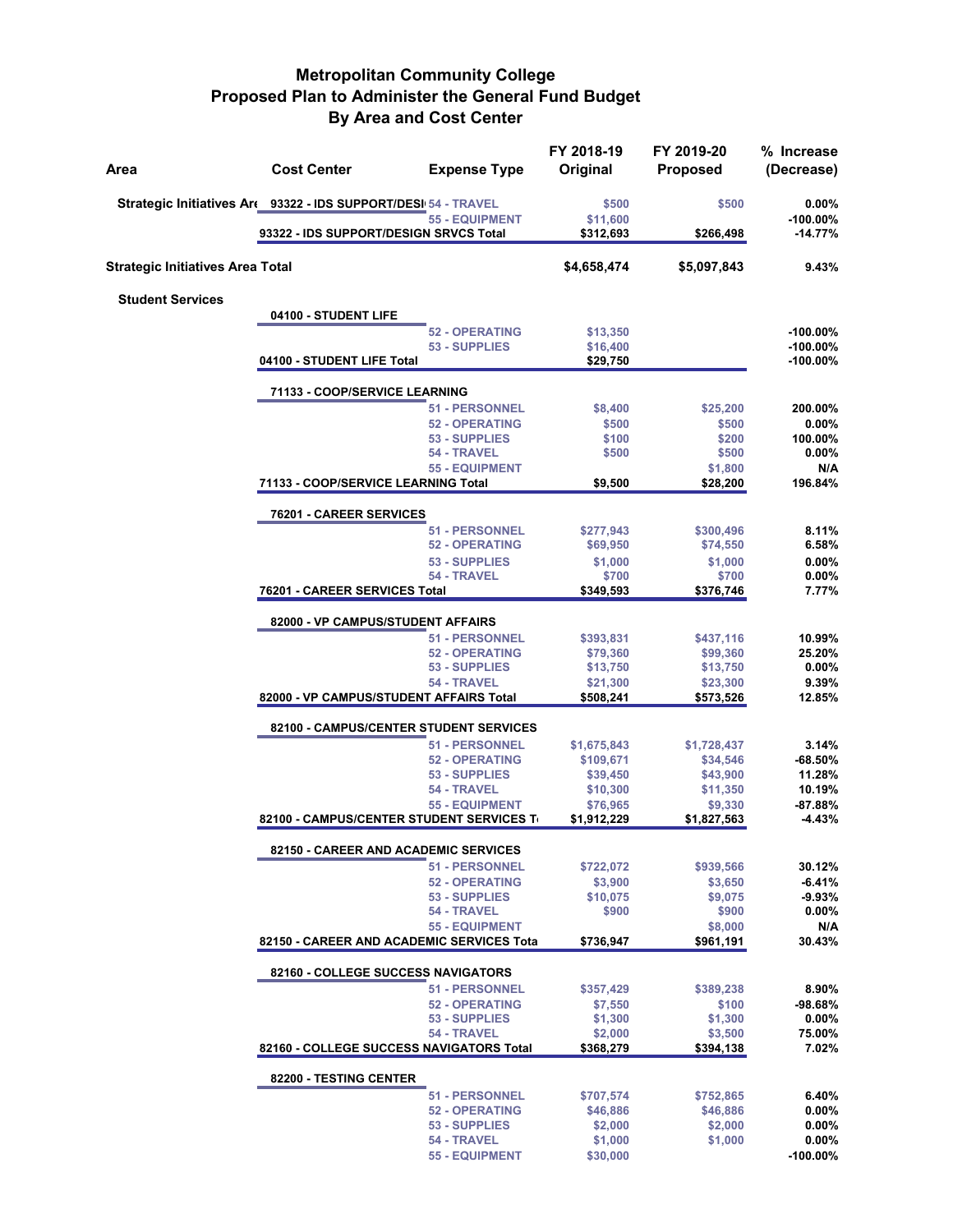| Area                          | <b>Cost Center</b>                        | <b>Expense Type</b>          | FY 2018-19<br>Original | FY 2019-20<br><b>Proposed</b> | % Increase<br>(Decrease) |  |
|-------------------------------|-------------------------------------------|------------------------------|------------------------|-------------------------------|--------------------------|--|
| <b>Student Services</b>       | 82200 - TESTING CENTER Total              |                              | \$787,460              | \$802,751                     | 1.94%                    |  |
|                               | 82300 - ADVISING                          |                              |                        |                               |                          |  |
|                               |                                           | <b>51 - PERSONNEL</b>        | \$1,719,940            | \$1,831,285                   | 6.47%                    |  |
|                               |                                           | <b>52 - OPERATING</b>        | \$32,400               | \$149,875                     | 362.58%                  |  |
|                               |                                           | 53 - SUPPLIES                |                        | \$1,700                       | N/A                      |  |
|                               |                                           | 54 - TRAVEL                  |                        | \$200                         | N/A                      |  |
|                               | 82300 - ADVISING Total                    |                              | \$1,752,340            | \$1,983,060                   | 13.17%                   |  |
|                               | 84300 - CAMPUS/CENTER ADMINISTRATION      |                              |                        |                               |                          |  |
|                               |                                           | <b>51 - PERSONNEL</b>        | \$359,427              | \$321,144                     | $-10.65%$                |  |
|                               |                                           | <b>52 - OPERATING</b>        | \$39,996               | \$6,600                       | $-83.50%$                |  |
|                               |                                           | 53 - SUPPLIES                | \$7,650                | \$4,050                       | -47.06%                  |  |
|                               |                                           | 54 - TRAVEL                  | \$1,200                | \$1,200                       | $0.00\%$                 |  |
|                               | 84300 - CAMPUS/CENTER ADMINISTRATION Tota | <b>55 - EQUIPMENT</b>        | \$75,256<br>\$483,529  | \$58,590<br>\$391,584         | $-22.15%$<br>-19.02%     |  |
|                               |                                           |                              |                        |                               |                          |  |
|                               | 85100 - INTERPRETER SERVICES              | <b>51 - PERSONNEL</b>        | \$195,744              | \$206,454                     | 5.47%                    |  |
|                               |                                           | <b>52 - OPERATING</b>        | \$17,515               | \$14,415                      | $-17.70%$                |  |
|                               |                                           | 53 - SUPPLIES                | \$800                  | \$800                         | 0.00%                    |  |
|                               |                                           | 54 - TRAVEL                  | \$3,300                | \$1,200                       | $-63.64%$                |  |
|                               | 85100 - INTERPRETER SERVICES Total        |                              | \$217,359              | \$222,869                     | 2.53%                    |  |
|                               | 86205 - INTERNATIONAL STUDENT SERVICES    |                              |                        |                               |                          |  |
|                               |                                           | <b>51 - PERSONNEL</b>        | \$177,642              | \$183,817                     | 3.48%                    |  |
|                               |                                           | <b>52 - OPERATING</b>        | \$6,777                | \$7,277                       | 7.38%                    |  |
|                               |                                           | 53 - SUPPLIES                | \$2,100                | \$2,100                       | 0.00%                    |  |
|                               |                                           | 54 - TRAVEL                  | \$600                  | \$600                         | 0.00%                    |  |
|                               | 86205 - INTERNATIONAL STUDENT SERVICES To |                              | \$187,119              | \$193,794                     | $3.57\%$                 |  |
|                               | 93340 - CENTR ACQ PROC                    |                              |                        |                               |                          |  |
|                               |                                           | 51 - PERSONNEL               | \$128,200              | \$133,523                     | 4.15%                    |  |
|                               |                                           | <b>52 - OPERATING</b>        | \$48,250               | \$48,750                      | 1.04%                    |  |
|                               |                                           | 53 - SUPPLIES                | \$5,900                | \$5,900                       | $0.00\%$                 |  |
|                               |                                           | 54 - TRAVEL                  | \$200                  | \$200                         | $0.00\%$                 |  |
|                               |                                           | <b>55 - EQUIPMENT</b>        | \$86,250               |                               | $-100.00\%$              |  |
|                               | 93340 - CENTR ACQ PROC Total              |                              | \$268,800              | \$188,373                     | $-29.92%$                |  |
|                               | 93360 - LIBRARIES                         |                              |                        |                               |                          |  |
|                               |                                           | 51 - PERSONNEL               | \$755,405              | \$771,364                     | 2.11%                    |  |
|                               |                                           | <b>52 - OPERATING</b>        | \$322,943              | \$346,643                     | 7.34%                    |  |
|                               |                                           | 53 - SUPPLIES<br>54 - TRAVEL | \$109,250              | \$109,750                     | 0.46%<br>$0.00\%$        |  |
|                               |                                           | <b>55 - EQUIPMENT</b>        | \$1,150<br>\$16,200    | \$1,150                       | -100.00%                 |  |
|                               | 93360 - LIBRARIES Total                   |                              | \$1,204,948            | \$1,228,907                   | 1.99%                    |  |
| <b>Student Services Total</b> |                                           |                              | \$8,816,094            | \$9,172,702                   | 4.04%                    |  |
|                               |                                           |                              |                        |                               |                          |  |
| <b>Technology Services</b>    | <b>13405 - VISUAL ARTS LAB SUPPORT</b>    |                              |                        |                               |                          |  |
|                               |                                           | <b>51 - PERSONNEL</b>        | \$72,537               | \$75,518                      | 4.11%                    |  |
|                               |                                           | <b>52 - OPERATING</b>        | \$6,300                | \$6,300                       | $0.00\%$                 |  |
|                               |                                           | 54 - TRAVEL                  | \$100                  | \$100                         | $0.00\%$                 |  |
|                               | 13405 - VISUAL ARTS LAB SUPPORT Total     |                              | \$78,937               | \$81,918                      | 3.78%                    |  |
|                               | <b>17205 - COMPUTER LAB SUPPORT</b>       |                              |                        |                               |                          |  |
|                               |                                           | <b>52 - OPERATING</b>        | \$1,000                | \$1,000                       | $0.00\%$                 |  |
|                               |                                           | 53 - SUPPLIES                | \$3,500                | \$3,500                       | $0.00\%$                 |  |
|                               | 17205 - COMPUTER LAB SUPPORT Total        |                              | \$4,500                | \$4,500                       | $0.00\%$                 |  |
|                               | 56200 - IT NETWORK SERVICES               |                              |                        |                               |                          |  |
|                               |                                           | 51 - PERSONNEL               | \$1,629,708            | \$1,763,311                   | 8.20%                    |  |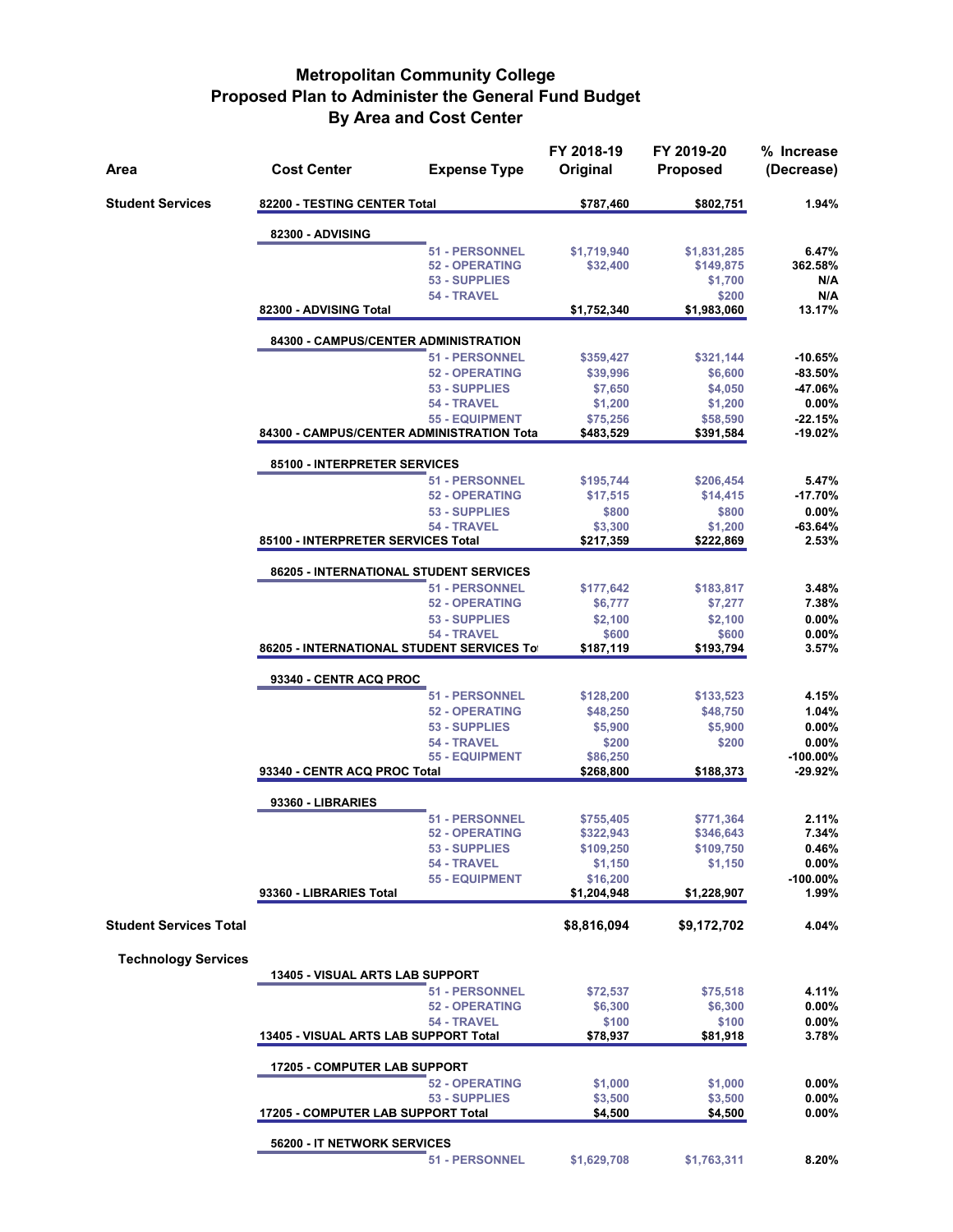| Area                                        | <b>Cost Center</b>                     | <b>Expense Type</b>                            | FY 2018-19<br>Original  | FY 2019-20<br><b>Proposed</b> | % Increase<br>(Decrease) |  |  |  |
|---------------------------------------------|----------------------------------------|------------------------------------------------|-------------------------|-------------------------------|--------------------------|--|--|--|
| <b>Technology Services</b>                  |                                        | 56200 - IT NETWORK SERVI 52 - OPERATING        | \$2,502,725             | \$2,807,144                   | 12.16%                   |  |  |  |
|                                             |                                        | 53 - SUPPLIES                                  | \$15,740                | \$12,390                      | -21.28%                  |  |  |  |
|                                             |                                        | 54 - TRAVEL                                    | \$20,500                | \$17,500                      | $-14.63%$                |  |  |  |
|                                             | 56200 - IT NETWORK SERVICES Total      |                                                | \$4,168,673             | \$4,600,345                   | 10.36%                   |  |  |  |
|                                             | 56202 - STUDENT EMAIL                  |                                                |                         |                               |                          |  |  |  |
|                                             | 56202 - STUDENT EMAIL Total            | <b>52 - OPERATING</b>                          | \$157,689<br>\$157,689  | \$32,000<br>\$32,000          | -79.71%<br>-79.71%       |  |  |  |
|                                             | 56300 - HELP DESK                      |                                                |                         |                               |                          |  |  |  |
|                                             |                                        | 51 - PERSONNEL                                 | \$504,780               | \$539,291                     | 6.84%                    |  |  |  |
|                                             |                                        | <b>52 - OPERATING</b>                          | \$72,555                | \$78,555                      | 8.27%                    |  |  |  |
|                                             |                                        | 53 - SUPPLIES                                  | \$15,225                | \$15,225                      | $0.00\%$                 |  |  |  |
|                                             |                                        | 54 - TRAVEL                                    | \$2,000                 | \$2,000                       | $0.00\%$                 |  |  |  |
|                                             | 56300 - HELP DESK Total                | <b>55 - EQUIPMENT</b>                          | \$2,970<br>\$597,530    | \$635,071                     | -100.00%<br>6.28%        |  |  |  |
|                                             | 56301 - WEB DEVELOPMENT                |                                                |                         |                               |                          |  |  |  |
|                                             |                                        | <b>51 - PERSONNEL</b>                          | \$149,746               | \$166,290                     | 11.05%                   |  |  |  |
|                                             |                                        | <b>52 - OPERATING</b>                          | \$6,693                 | \$5,793                       | $-13.45%$                |  |  |  |
|                                             |                                        | 54 - TRAVEL                                    | \$200                   | \$200                         | $0.00\%$                 |  |  |  |
|                                             | 56301 - WEB DEVELOPMENT Total          |                                                | \$156,639               | \$172,283                     | 9.99%                    |  |  |  |
|                                             | 56302 - IT SUPPORT SERVICES            |                                                |                         |                               |                          |  |  |  |
|                                             |                                        | 51 - PERSONNEL                                 | \$1,180,702             | \$1,168,273                   | $-1.05%$                 |  |  |  |
|                                             |                                        | <b>52 - OPERATING</b><br>53 - SUPPLIES         | \$98,608                | \$35,950                      | $-63.54%$<br>$-8.03%$    |  |  |  |
|                                             |                                        | <b>55 - EQUIPMENT</b>                          | \$20,550<br>\$1,461,775 | \$18,900<br>\$1,013,025       | $-30.70%$                |  |  |  |
|                                             | 56302 - IT SUPPORT SERVICES Total      |                                                | \$2,761,635             | \$2,236,148                   | -19.03%                  |  |  |  |
|                                             | 56400 - IT-TELECOMMUNICATIONS          |                                                |                         |                               |                          |  |  |  |
|                                             |                                        | 51 - PERSONNEL                                 | \$253,874               | \$195,446                     | $-23.01%$                |  |  |  |
|                                             |                                        | <b>52 - OPERATING</b>                          | \$637,020               | \$744,720                     | 16.91%                   |  |  |  |
|                                             |                                        | 53 - SUPPLIES                                  | \$8,020                 | \$8,100                       | 1.00%                    |  |  |  |
|                                             | 56400 - IT-TELECOMMUNICATIONS Total    | 54 - TRAVEL                                    | \$500<br>\$899,414      | \$500<br>\$948,766            | $0.00\%$<br>5.49%        |  |  |  |
|                                             | 61140 - ADMINISTRATIVE COMPUTING       |                                                |                         |                               |                          |  |  |  |
|                                             |                                        | <b>51 - PERSONNEL</b>                          | \$1,185,075             | \$1,215,852                   | 2.60%                    |  |  |  |
|                                             |                                        | <b>52 - OPERATING</b>                          | \$1,230,800             | \$1,212,700                   | $-1.47%$                 |  |  |  |
|                                             |                                        | <b>53 - SUPPLIES</b>                           | \$12,250                | \$12,250                      | $0.00\%$                 |  |  |  |
|                                             |                                        | 54 - TRAVEL                                    | \$23,300                | \$23,300                      | $0.00\%$                 |  |  |  |
|                                             |                                        | <u>55 - EQUIPMENT</u>                          | \$14,000                |                               | -100.00%                 |  |  |  |
|                                             | 61140 - ADMINISTRATIVE COMPUTING Total |                                                | \$2,465,425             | \$2,464,102                   | $-0.05%$                 |  |  |  |
| <b>Technology Services Total</b>            |                                        |                                                | \$11,290,441            | \$11,175,133                  | $-1.02%$                 |  |  |  |
| <b>Unallocated Expense Reductions</b>       |                                        |                                                |                         |                               |                          |  |  |  |
|                                             |                                        | 99999 - UNALLOCATED EXPENSE REDUCTIONS         |                         |                               |                          |  |  |  |
|                                             |                                        | <b>51 - PERSONNEL</b><br><b>52 - OPERATING</b> |                         | $-$880,401$                   | N/A<br>N/A               |  |  |  |
|                                             |                                        | 53 - SUPPLIES                                  |                         | $-$50,000$<br>$-$20,000$      | N/A                      |  |  |  |
|                                             |                                        | 99999 - UNALLOCATED EXPENSE REDUCTIONS Total   |                         | -\$950,401                    | N/A                      |  |  |  |
|                                             |                                        |                                                |                         |                               |                          |  |  |  |
| <b>Unallocated Expense Reductions Total</b> |                                        |                                                |                         | $-$950,401$                   | N/A                      |  |  |  |
| <b>Workforce &amp; Community Education</b>  | 19300 - ESL/GED PREP/TESTING           |                                                |                         |                               |                          |  |  |  |
|                                             |                                        | 51 - PERSONNEL                                 | \$118,477               | \$120,163                     | 1.42%                    |  |  |  |
|                                             |                                        | <b>52 - OPERATING</b>                          | \$73,000                | \$53,900                      | $-26.16%$                |  |  |  |
|                                             |                                        | 53 - SUPPLIES                                  | \$9,500                 | \$9,500                       | $0.00\%$                 |  |  |  |
|                                             |                                        | <b>55 - EQUIPMENT</b>                          |                         | \$34,200                      | N/A                      |  |  |  |
|                                             | 19300 - ESL/GED PREP/TESTING Total     |                                                | \$200,977               | \$217,763                     | 8.35%                    |  |  |  |